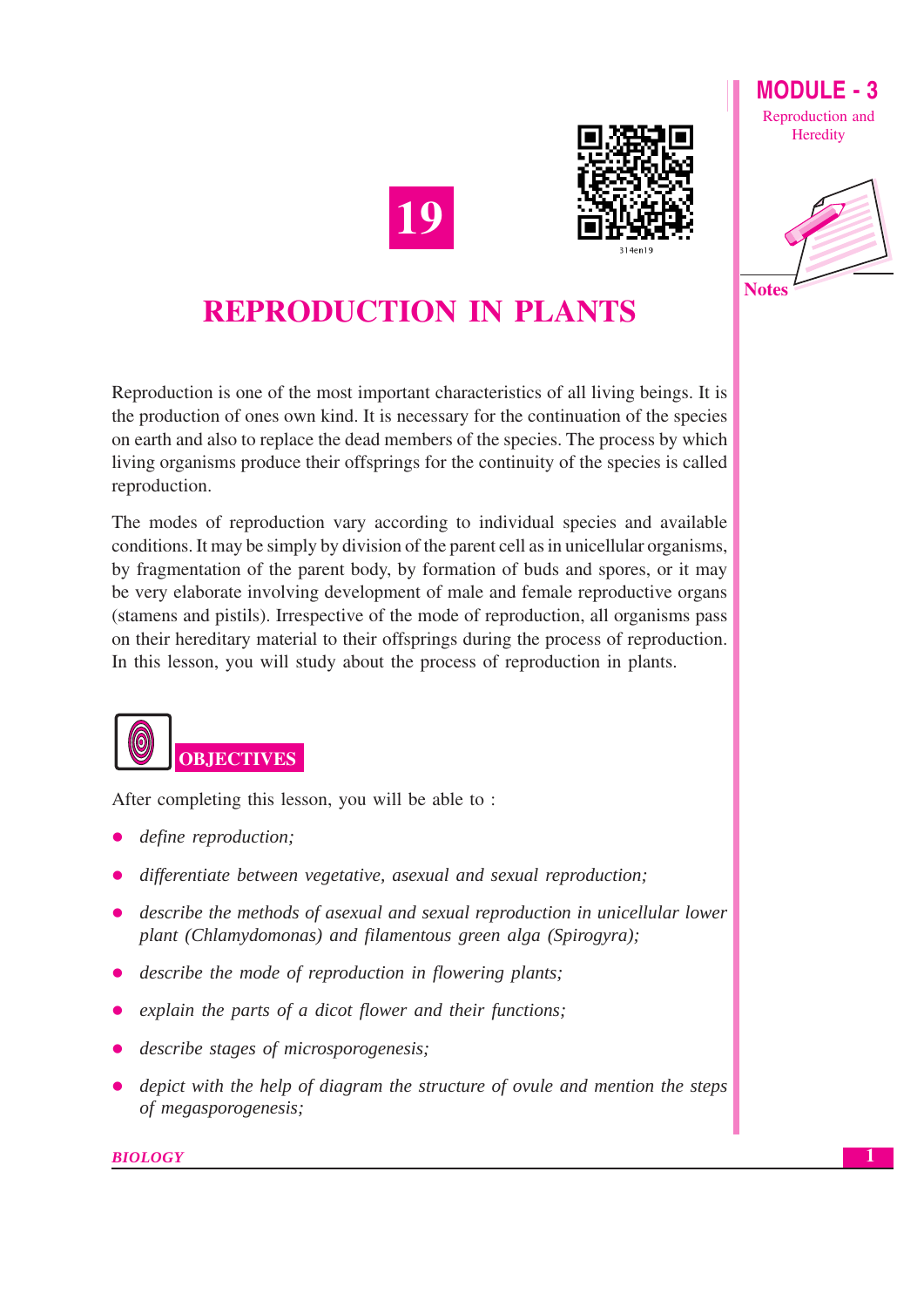## **MODULE - 3**

Reproduction and Heredity



**Notes** 

- describe the stages of development of male and female gametophytes in flowering plants;
- state the types of pollination, their significance and various modes of *pollination*;
- explain the steps involved in fertilization, (syngamy and triple fusion), embryo development, endosperm development, formation of seed;
- differentiate between structure of dicot and monocot seeds;
- explain the formation of fruit and parthenocarpy;
- describe seed germination;
- define vegetative reproduction;
- differentiate between natural and artificial propagation;
- explain the advantages and disadvantages of vegetative propagation;  $\bullet$
- describe the role of tissue culture technique in micropropagation;
- state the advantages of micropropagation;  $\bullet$

## **19.1 MODES OF REPRODUCTION**

The various modes by which plants reproduce are of three types –

(a) Vegetative (b) Asexual (c) Sexual

In Asexual and vegetative mode of reproduction, offsprings are produced from a vegetative unit formed by a parent without any fusion of gametes or sex cells.

- A single parent is involved
- Offsprings are genetically identical to the parent.
- (a) Vegetative reproduction may be of the following types—
	- **Vegetative reproduction :** It involves formation of new plantlets from  $(i)$ vegetative (somatic) cell, buds or organs of the plant. Here, a vegetative part of the plant (Root, stem, leaf or bud) gets detached from the parent body and grows into an independent plant. It is similar to asexual reproduciton in that it also requires only mitotic division, no gametic fusion is involved, and newly-formed plants are genetic clones of the parent plant.

We will discuss the different types of vegetative reproduction in angiosperms later in this lesson.

- (ii) **Fragmentation :** In filamentous algae, an accidental breaking of the filament into many fragments, each fragment having atleast one cell, may give rise to a new filament of the algae by cell division e.g. Spirogyra.
- **Fission :** It Occurs in unicellular organisms like bacteria and yeasts where  $(iii)$ the content of the parent cell divides into 2, 4 or 8 daughter cells and accordingly the fission is known as **binary** or **multiple** fission. Each newly formed daughter cell grows into a new organism.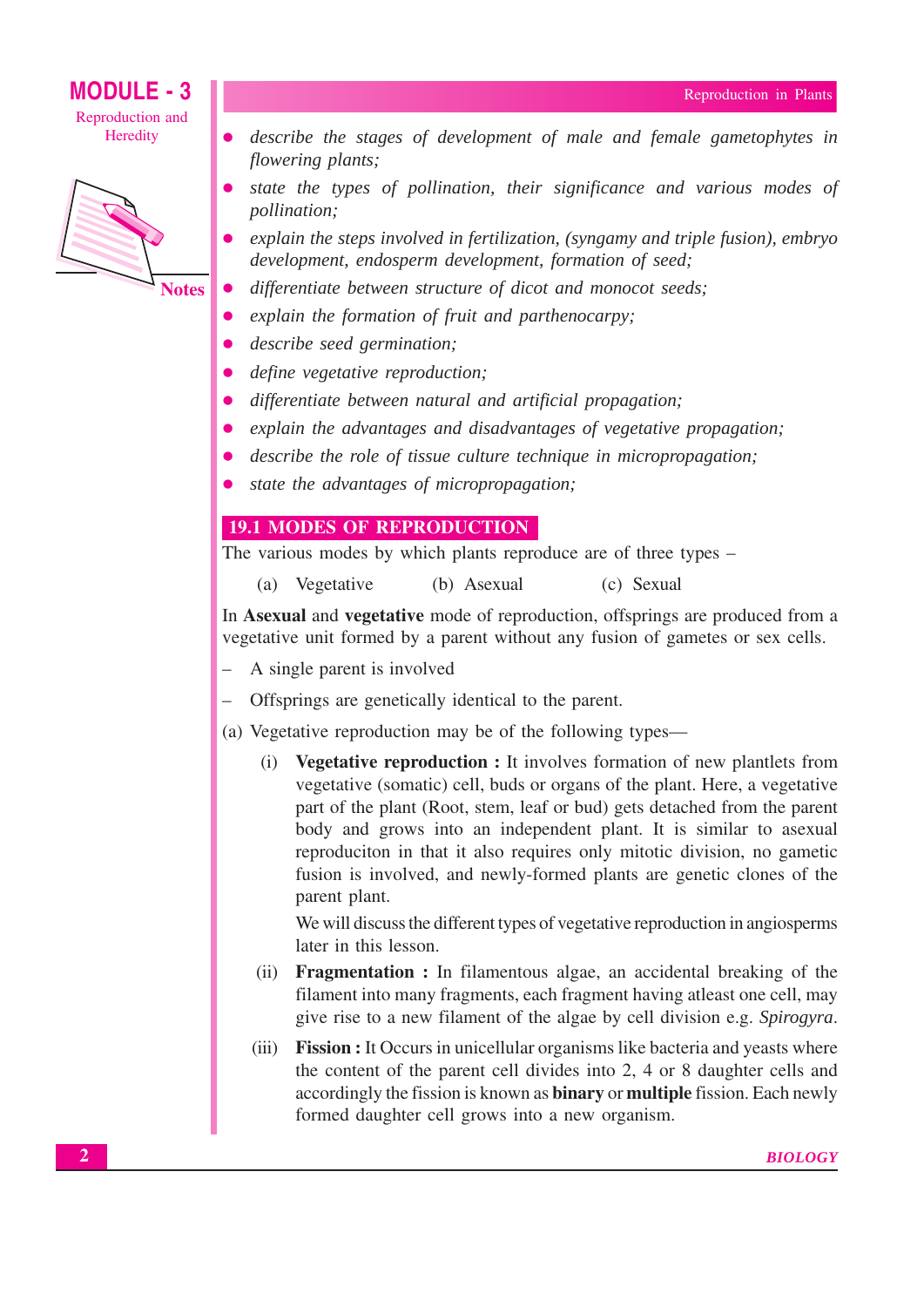### Reproduction in Plants

- (iv) **Budding**: It also occurs in unicellular plants. A bud-like outgrowth is formed on one side of the parent cell and soon it separates and grows into a new individual e.g. in yeast.
- (b) **Asexual Reproduction :** Takes place by asexual spores which may be flagellate or nonflagellate.

Spore formation : In lower plants including bryophytes and pteridophytes, special reproductive units develop as exually on the parent body. These are called spores. They are microscopic and covered by a protective wall. When they reach the suitable environment they develop into a new plant body e.g. in bread moulds, moss, fern. In higher plants like pea, maize and gymnosperms, asexual reproduction is always heterosporous. Here, spores are produced after meiosis. The small male spores called microspores give rise to male gametophyte. The large female spores are called megaspores, and they give rise to female gametophytes.

(c) Sexual reproduction involves fusion of male and female reproductive cells (gametes) which are haploid and are produced by male and female reproductive organs. This fusion is known as **fertilization** and results in the production of a zygote (diploid). Further development of zygote gives rise to a new individual which is diploid.

Here, at some stage of the life history meiosis is involved and the offsprings are not genetic clones of their parents, but are genetically different and generally exhibit mixed characters of their parents.

### 19.1.1 Apomixis

Apomixis is a unique mechanism of asexual reproduction in certain plants (e.g. dandelions) which produce seeds without pollination and fertilization. (In Greek, apomixis means 'away from act of mixing'). Since there is no fusion of male and female gamete, any somatic cell of ovule which is diploid, gives rise to the embryo and then ovule matures into a seed. The seeds are then dispersed. The interesting fact is that apomixis is an asexual process but disperses its seeds like those of plants that undergo sexual reproduction.



Reproduction and Heredity

MODULE



 $\overline{\mathbf{3}}$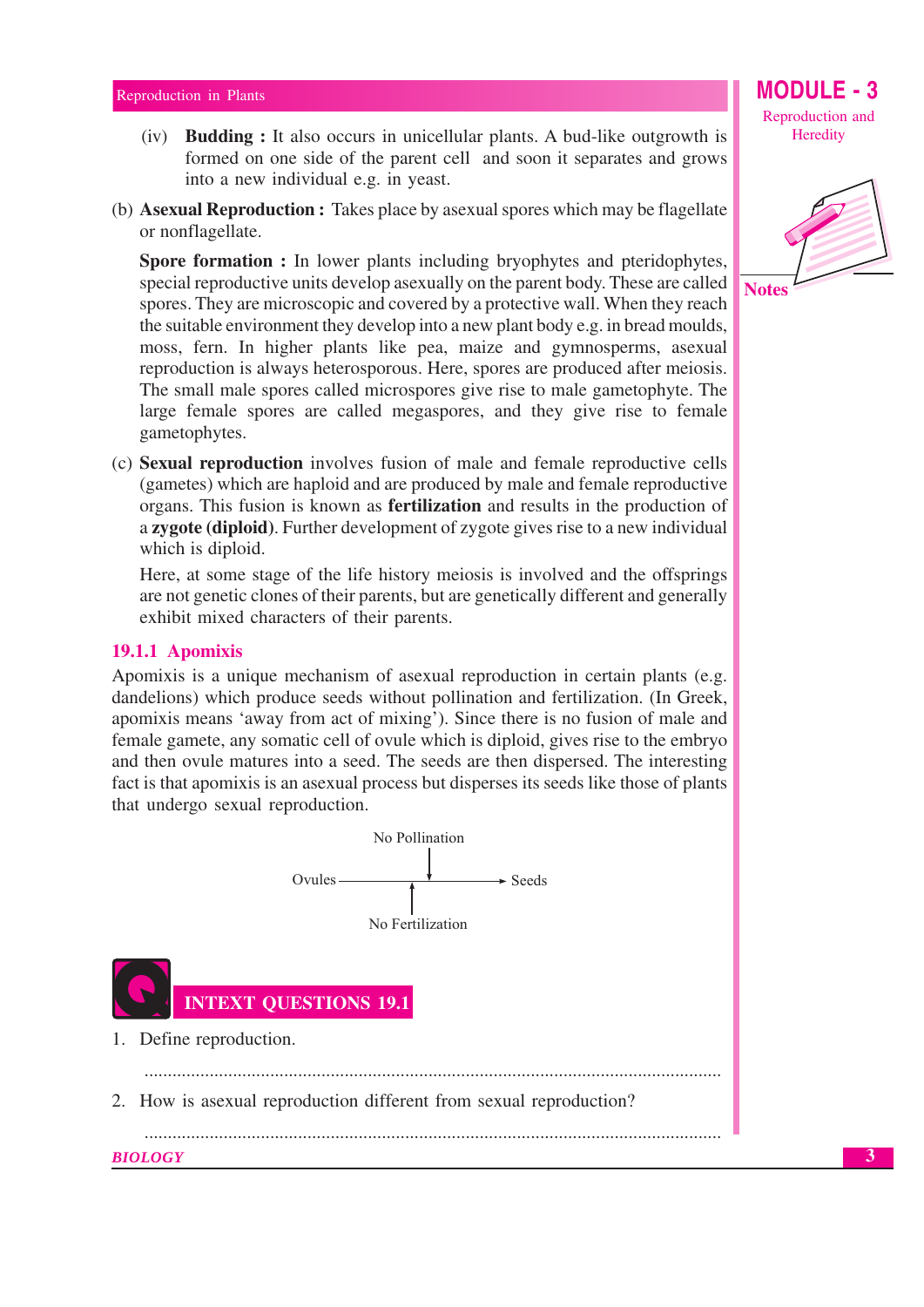### Reproduction in Plants

## **MODULE - 3** Reproduction and Heredity



- 3. What is a gamete?
- 
- 4. Name two types of vegetative reproduction.
	-

- 5. Choose the correct option
	- Apomixis is:
		- (a) Development of plants in darkness
		- Development of plants without fusion of gametes  $(b)$
		- Inability to perceive stimulus for flowering  $(c)$
		- Effect of low temperature on plant growth  $(d)$

## **19.2 REPRODUCTION IN LOWER PLANTS**

We will study the different types of reproduciton in two lower plants, one unicellular alga (Chlamydomonas) and the other multicellular filamentous alga (Spirogyra).

## 19.2.1 Chlamydomonas (A Unicellular Alga)

- $(i)$ It is a haploid unicellular alga found in fresh water ponds:
- $(ii)$ The plant body is pear-shaped with two flagella attached at the narrow end.
- (iii) On one side of the cell, a light sensitive eye spot is present.
- (iv) A large cup-shaped chloroplast is present.
- (v) Towards the centre, a definite nucleus is present.
- (vi) Chloroplast contains a single pyrenoid. (Fig. 19.1a).



Fig. 19.1a A Chlamydomonas cell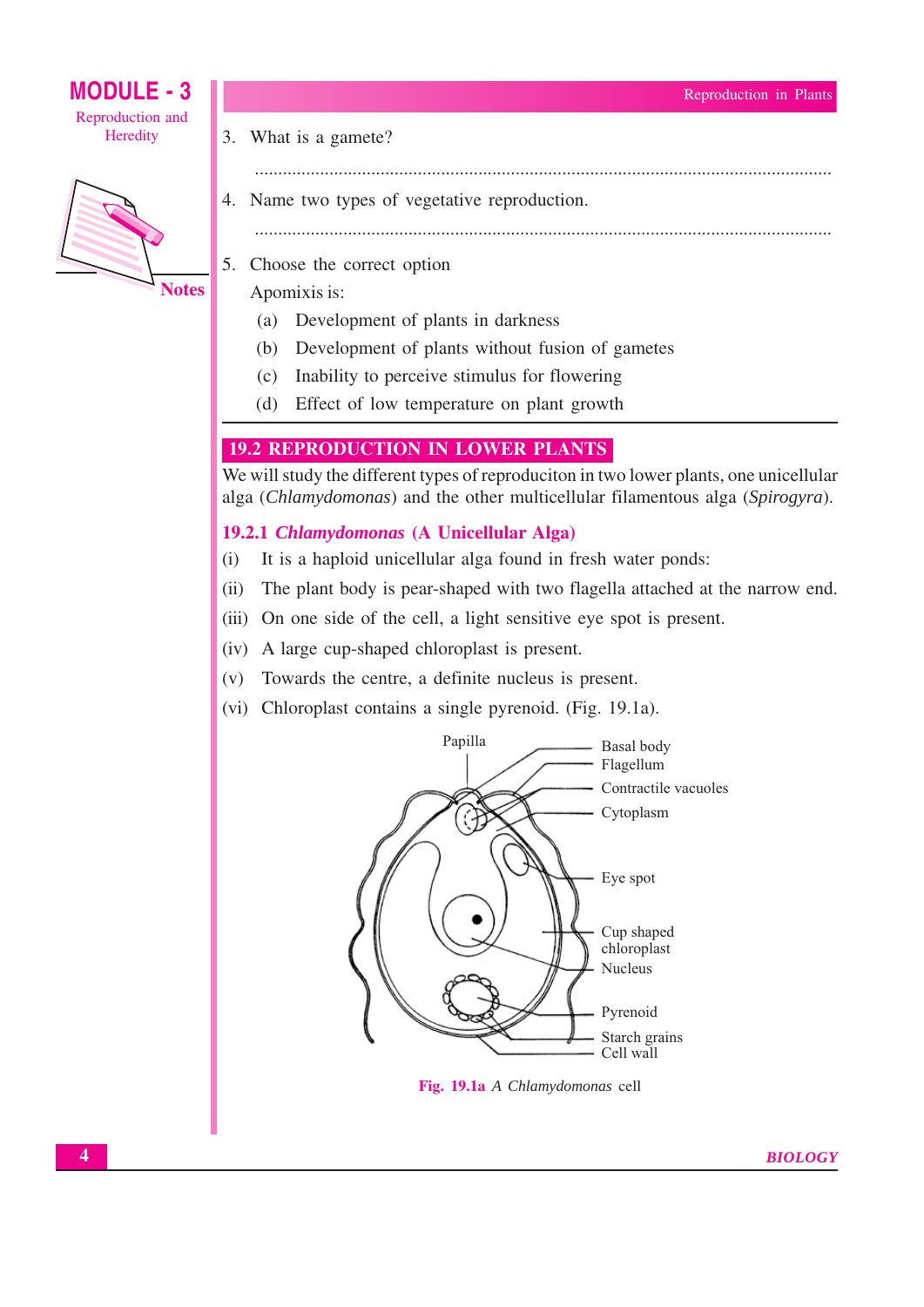## **Reproduction**

A. Asexual reproduction takes place with the help of zoospores, aplanospores or hypnospores depending upon the availability of water for swimming.

## **Asexual Reproduction by Zoospores:**

- If plenty of water is available for free swimming, *Chlamydomonas* reproduces  $\bullet$ by flagellate thin-walled spores, called zoospores.
- *Chlamydomonas* cell loses flagella and becomes non-motile.
- Its protoplasm (cytoplasm and nucleus) divides mitotically and forms 2-16 daughter protoplasts, each of which develops flagella, and is called a zoospore.
- The parent cell wall is ruptured and zoospores are released.
- Each zoospore develops a cell wall and grows into an adult cell. (Fig.  $19.2-b$ , c)
- After release of zoospores the parent cell does not exist, any more.
- A. Asexual Reproduction by Aplanospores and Hypnospores :
- If a thin-film of water is available where swimming is not possible, Chlamydomonas produces thin-walled, non-flagellate daughter protoplasts, called aplanospores.
- The parent cell loses flagella and becomes highly extended. Its protoplast divides repeatedly to produce 100 or more daughter protoplasts, each of which is called an aplanospore.
- The whole structure containing groups of non-motile aplanospores resembles  $\bullet$ a non-motile Colonial alga, called Palmella, and so this is called palmella stage of Chlamydomonas.
- If plamella-stage is flooded with water, each aplanospore develops flagella, comes out of the parent cell wall and grows into a normal independent plant.
- If water suddenly dries up, some of the aplanospores develop thick-wall, each of which becomes dark brown or black, and is called a **hypnospore**. When favourable conditions are present and water is available for swimming, each hypnospore ruptures to release protoplast that develops flagella, becomes a zoospore and grows into normal *Chlamydomonas*-plant.

## **B. Sexual Reproduction**

**Chlamydomonas** reproduces sexually by isogamy, anisogamy or Oogamy depending upon the species :

## **Sexual Reproduction by Isogamy**

- Isogamy is exhibited by Chlamydomonas eugametos and C. eherenburgii.
- The male and female cells become non-motile by losing their flagella.  $\bullet$

**MODULE - 3** Reproduction and Heredity

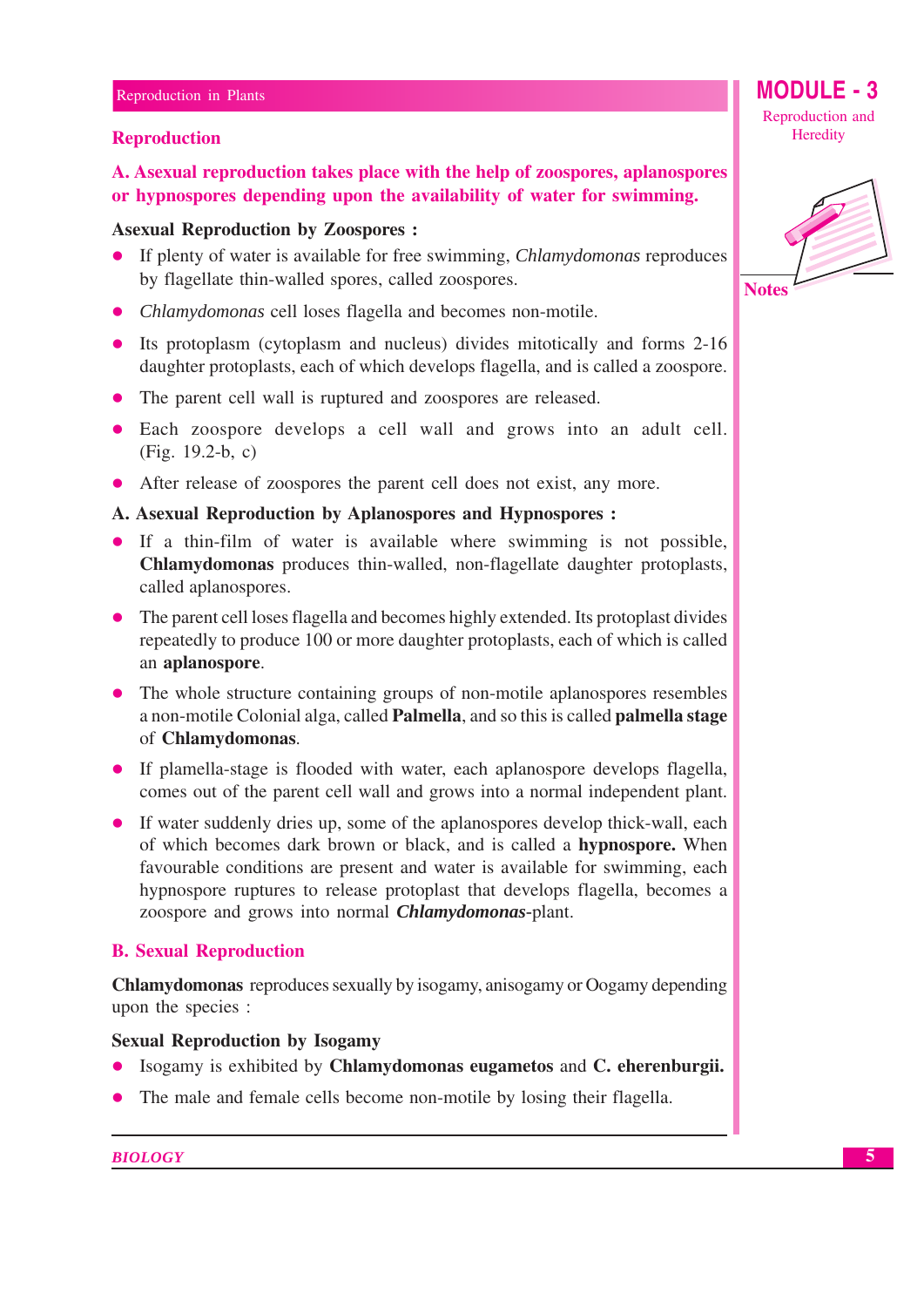

The protoplasm of each cell divides mitotically into 32-64 daughter cells.  $\bullet$ 

- Each daughter cell develops flagella and is released in water by the rupture of mother cell wall. Each of these cells acts as a gamete.
- The gametes are morphologically identical in structure but differ physiologically or chemically.
- Gametes released in water from two different mother cells fuse in pairs forming quadriflagellate zygotes.
- When the contents of the two gametes fuse, they form a zygote (diploid). This is the only diploid stage in the life cycle of Chlamydomonas.
- The zygote develops a thick wall around itself and develops brown to black coloured pigmentation to tide over unfavourable conditions (zygospores).
- On the return of favourable conditions (temperature, food and water) the diploid nucleus of the zygote divides by meiosis and forms four haploid zoospores. (Fig. 19.2 d-i)
- Each zoospore grows into a new adult *Chlamydomonas* plant.

## **Sexual Reproduction by Anisogamy**

- Anisogany is exhibited by *Chalamydomonas braunii*.  $\bullet$
- Male and female cells lose flagella and become non-motile.
- In male cell, protoplast divides repeatedly to produce 32-64 biflagellate gametes  $\bullet$ but in female cell, protoplast divides to produce 8 to 16 biflagellate gametes.
- Both male and female gametes are released in water.  $\bullet$
- When larger female gametes lose flagella and become non-motile, each one is fertilized by a smaller motile male gamete.
- After fertilization, the fusion product loses flagella, becomes spherical and develops thick wall to become a resting zygote.
- On return of favourable conditions of water, temperature and light, the zygote undergoes meiosis and produces four haploid zoospores each of which grows into an independent Chlamydomonas plant.

## **Sexual Reproduction by Oogamy**

- Oogamy is exhibited in *Chlamydomonas coccifera* and *C.ooganum*.
- Here, female and male cells lose flagella and become non-motite.  $\bullet$
- All the contents of female cell act as female gamete or egg, but the protoplasm of male cell divides to produce 32-64 biflagellate gametes.
- The biflagellate gametes are liberated in water and swim around in search of  $\bullet$ female gamete.
- Two or more flagellate gametes enter each female cell having nonmotile egg but only one fertilizes the egg and others degenerate, contributing nutrition to the young zygote.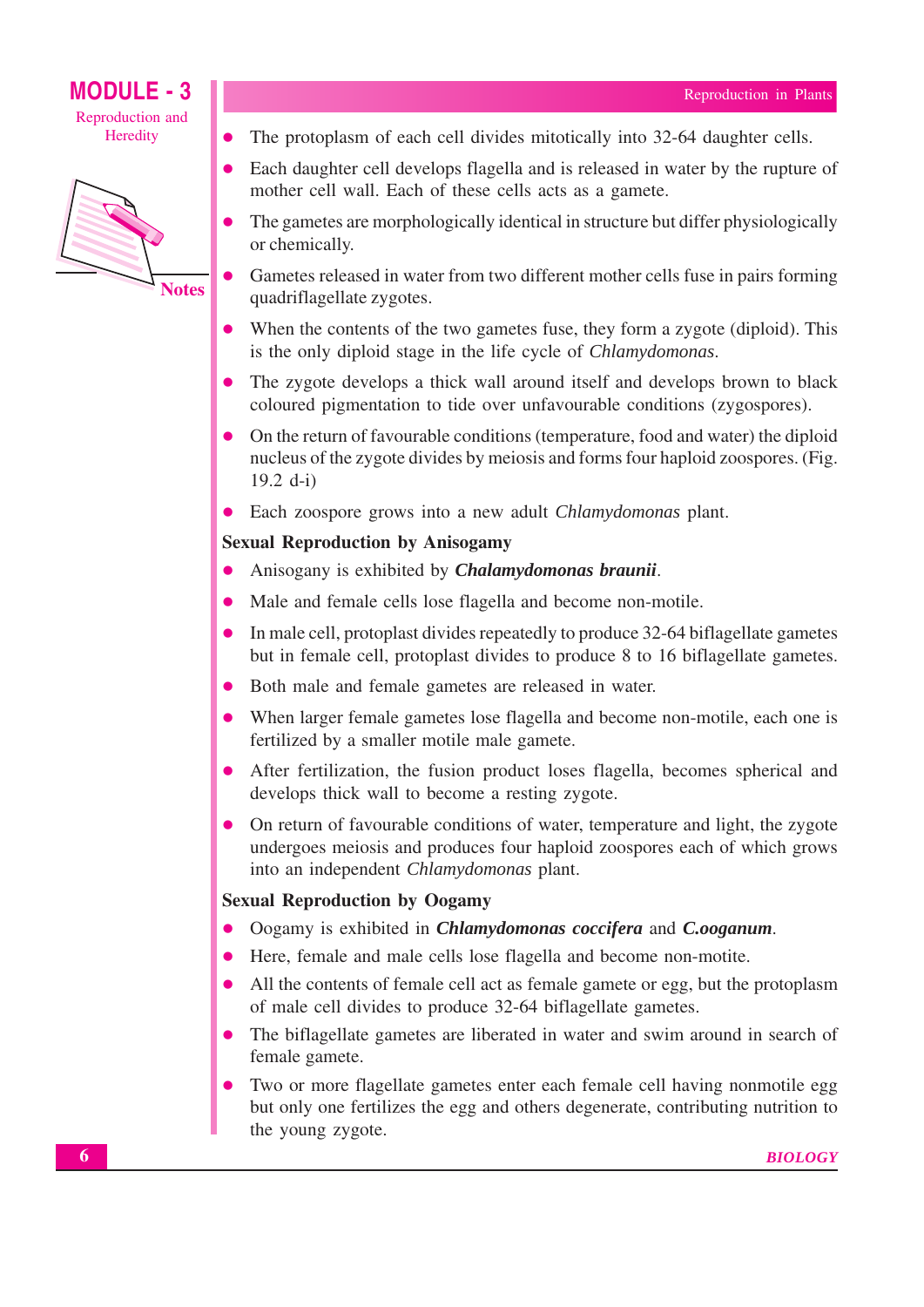### Reproduction in Plants

- The fusion product of egg and a motile gamete is called zygote that develops a thick, pigmented wall to enter into resting phase.
- On return of favourable conditions of water, temperature and light, the zygote undergoes meiosis to produce four haploid biflagellate zoospores, each of which on liberation from zygote, grows into an independent plant of *Chlamydomonas*.



(a) Mature cell (b) 4 daughter cells (Zoospores formed by Asexual reproduction) (c) Zoospore after it escapes from the parent cell (d) Palmella-stage of *Chlamydomonas*  $(e, f, g)$  Free swimming gametes and fusion of gametes (h) a resting zygote (i) 4 cells formed after meiosis of the zygote cell (zygospores)

Fig. 19.2 Asexual and Sexual reproduction in *Chlamydomonas* 



## **INTEXT QUESTIONS 19.2**

Define the term isogamy. Which species of *Chlamydomonas* exhibits isogamy.  $1.$ 

- 2. Where does meiosis occur in *Chlamydomonas* ?
- 
- 3. Give the method of asexual reproduction in *Chlamydomonas*. What is the function of zoospores in Chlamydomonas.

- 4. Name the speicies of *Chlamydomonas* that reproduces by Anisogamy and the species that reproduces by Oogamy.
	-
- 5. Define the term zoospore and aplanospore.

**BIOLOGY** 

## MODULE

Reproduction and Heredity

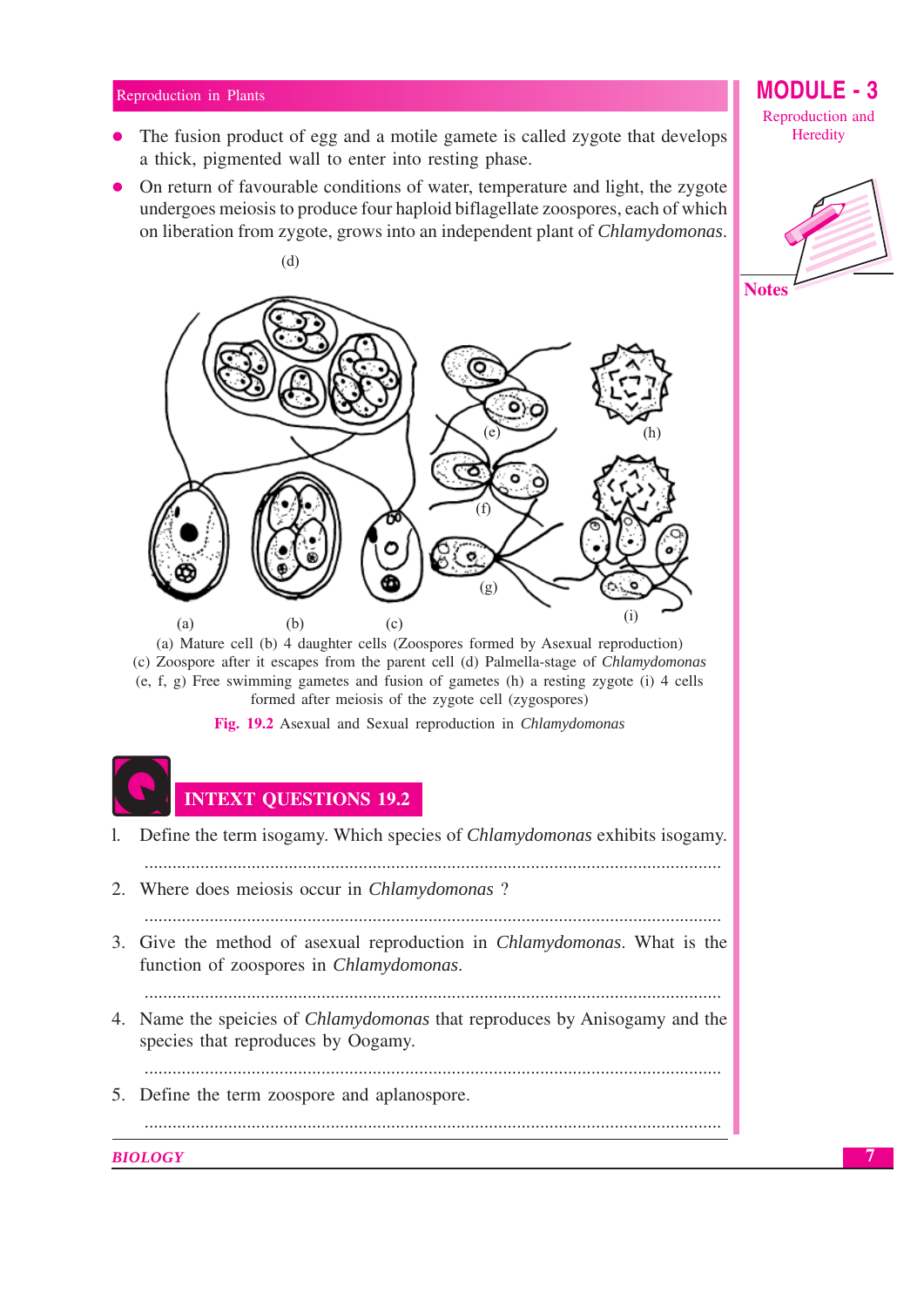

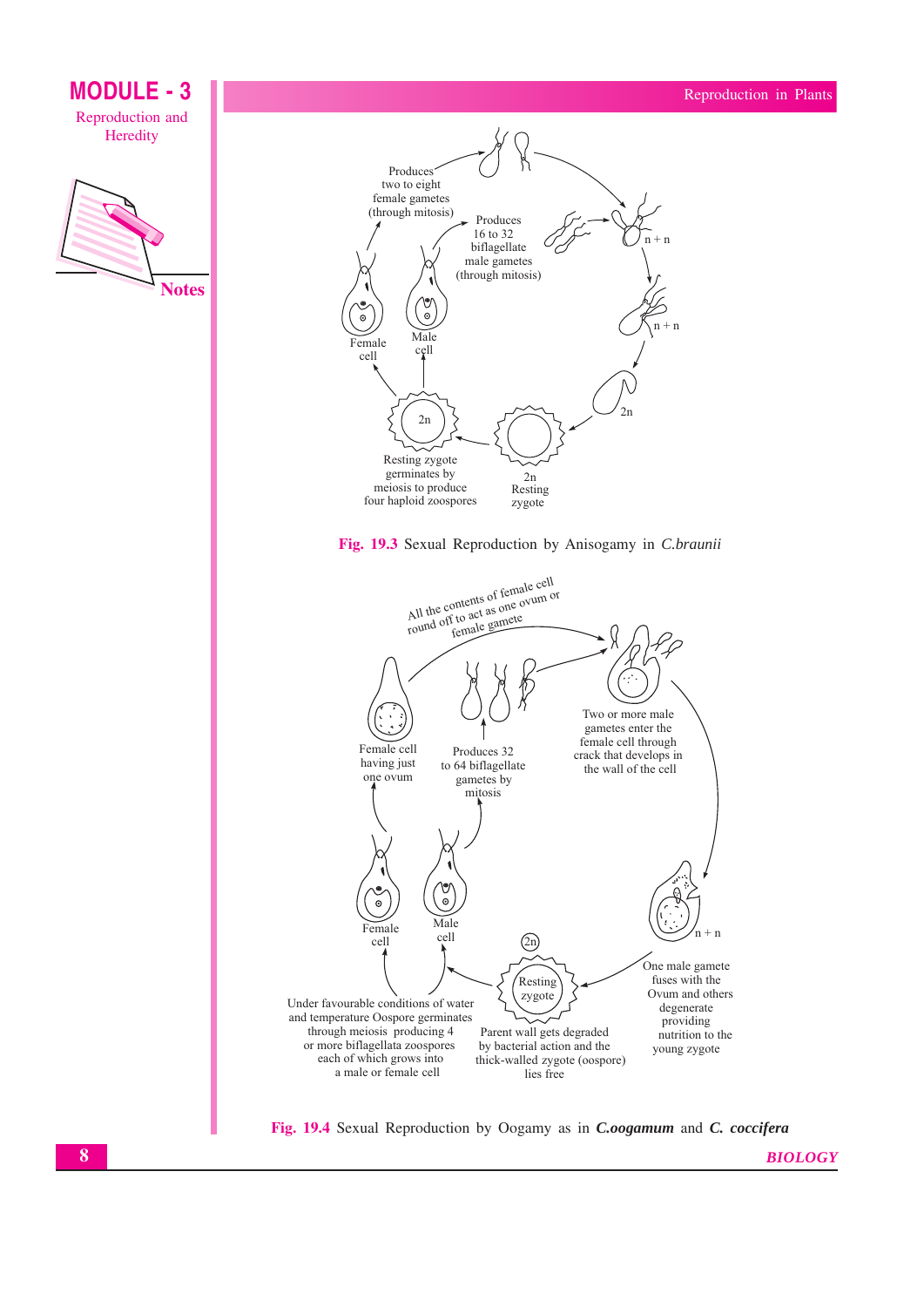## 19.2.2 Spirogyra (A Multicellular Alga)

## **Structure**

- (i) It is a free floating alga found in fresh water ponds.
- (ii) The body has a row of cylindrical cells joined end to end (filamentous alga).
- (iii) Each cell depending upon the species, may have 1 to 14, spiral ribbon shaped chloroplasts with many uni-seriately arranged pyrenoids.
- (iv) Central region of the cells has a large vacuole.
- (v) The single nucleus is present in the centre of the cells supported by cytoplasmic strands. (Fig.  $19.5)$

## **Reproduction**

## A. Vegetative Reproduction by fragmentation:

- The filament breaks into small fragments, at the point of transverse septum  $(i)$ following a physico-chemical change.
- (ii) Each fragment having at least one complete cell grows into a new filament by repeated mitotic cell division.

## **B. Sexual Reproduction :** It takes place by scalariform and lateral conjugation.

**Scalariform Conjugation** (conjugating filaments give a ladder-like appearance).  $(Fig. 19.6)$ 

- Two filaments come to lie very close to each other so that the cells of the two  $\bullet$ filaments pair septum to septum and face to face.
- The pairing cells of the two filaments form a contact with the help of a tube called the conjugation tube.
- Cytoplasmic contents of each cell round off to act as a gamete.
- Gamete from one cell (male) passes to the other cell (female) through the conjugation tube, by amoeboid movement.
- The cells of each filament acts either as male or female.
- The contents of two gametes fuse in the female cell and form a diploid zygote. Consequently, after the sexual fusion of gametes, all the cells of male fitament are empty whereas each cell of the female filament has one thick-walled diploid zygospore.



Reproduction and Heredity

**MODULE - 3** 



Fig. 19.5 Spirogyra : Single cell from the filament.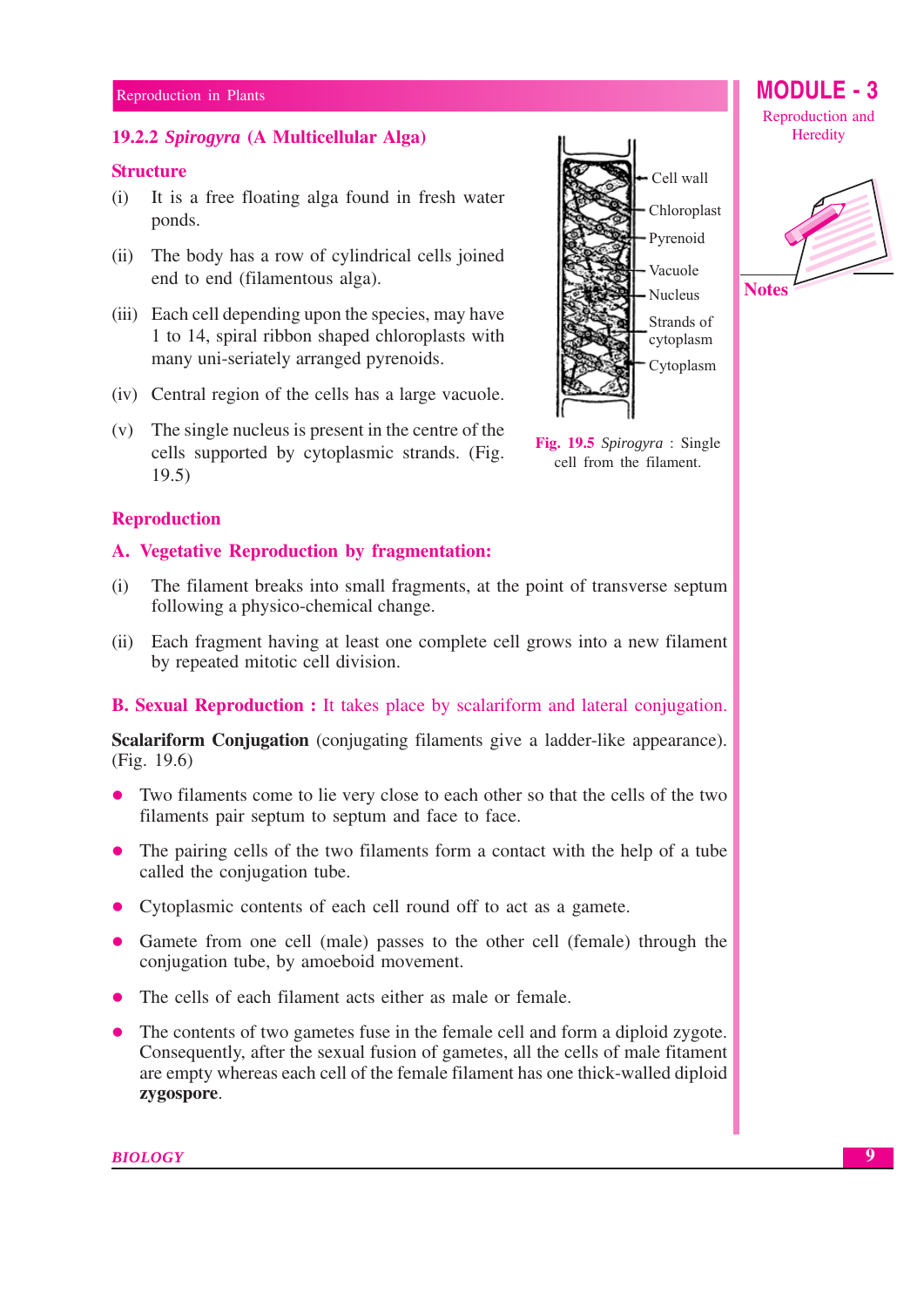

**Notes** 

- The zygospore develops a thick wall around itself and develops dark brown to black pigment to tide over the unfavourable period.
- On the return of favourable conditions the diploid nucleus divides by meiosis into four haploid nuclei. Three of these nuclei degenerate.
- On germination, wall of the zygospore ruptures and a small tube like structure, containing one haploid nucleus comes out.
- The small tube develops into a long filament by repeated mitotic cell divisions.  $\bullet$

## **Lateral Conjugation**

- Here, cells of only one filament are involved in conjugation wherein, male and  $\bullet$ female cells are arranged in alternate pairs *i.e.*, two male cells alternate with two female cells all along the length of a filament.
- Conjugation tube is formed lateral to the septum separating a male and a female cell. Protoplasm of male cells migrate into female cells.
- After fertilization, a filament would show two empty cells alternating with two cells each having thick-walled diploid zygospore.
- The zygospore under favourabe conditions, germinates as in scalariform conjugation to produce only one independent plant, because 3 haploid nuclei after meiosis, degenerate.



Fig. 19.6 Life cycle of Spirogyra: Sexual reproduction-Scalariform conjugation. (a) Two Filaments lie close, (b) Formation of conjugation tube, (c) Transfer of gamete from the donor to the recipient cell, (d) Zygospore within the recipient cell, (e) Zygospore released from female filaments, (f) Meiotic division in zygospore produces haploid nuclei, (g) 3- haploid nuclei degenerate, (h) formation of young filament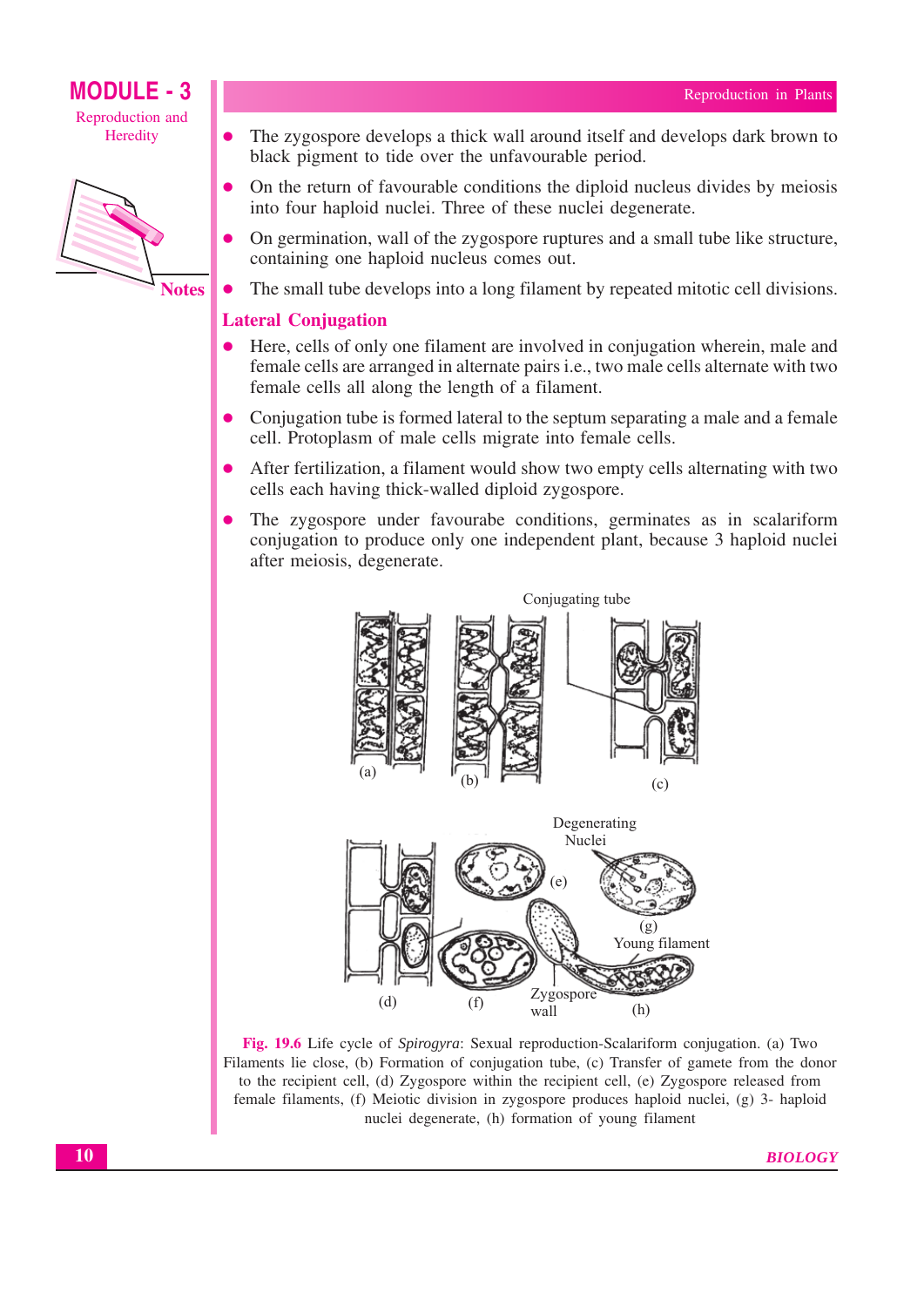Reproduction in Plants

The cell in the main plant body form the gametes without meiosis, therefore Chlamydomonas and Spirogyra are gametophytes (haploid).

## **INTEXT QUESTIONS 19.3**

- 1. Vegetative reproduction in Spirogyra takes place by means of
- 2. Name the kind of sexual reproduction that occurs in Spirogyra.
- 3. When does meiosis occur in Spirogyra?
- 4. How many filaments are involved in lateral conjugation?

## **19.3 REPRODUCTION IN ANGIOSPERMS (FLOWERING PLANTS)**

Angiosperms reproduce both by vegetative as well as by sexual methods. In this section we will study the sexual reproduciton in angiosperms. As you know sexual reproduction occurs by fusion of male and female gametes produced in the flower. Thus, flower represents the reproductive unit of a flowering plant.

How frequently do plants flower? There is great variation shown by the angiospermic plants in this respect.

Angiosperms can be classified as annuals, biennials and perennials depending upon the time they take to complete the life cycle includings flowering, fruiting, and death.

- (a) **Annuals**: The plants which complete their life cycle including flowering to seed formation within one season are called annuals eg. pea
- (b) Biennials : Plants which complete their life cycle in two seasons are called biennials. In the first season these plants remain in the vegetative state, and in the second season, they produce flowers, fruits, and seeds and then die e.g. radish.
- (c) Perennials: Plants which live for several years are termed perennials. Their vegetative stage may last from one to a few years after which they produce flowers, fruits, and seeds every year e.g. mango, peepal, and neem.
- (d) **Monocarpic**: All the annuals, all the biennials and, some perennial plants that reproduce only once in their life-time and then die, are called Monocarpic e.g. bamboo, agave, all the annuals and all the biennials.
- (e) **Polycarpic**: Plants which flower and fruit many times in their life cycle and live for several years, are called polycarpic e.g. many perennial fruit bearing trees e.g. mango, guava, apple and pear.

Reproduction and Heredity

**MODULE - 3** 

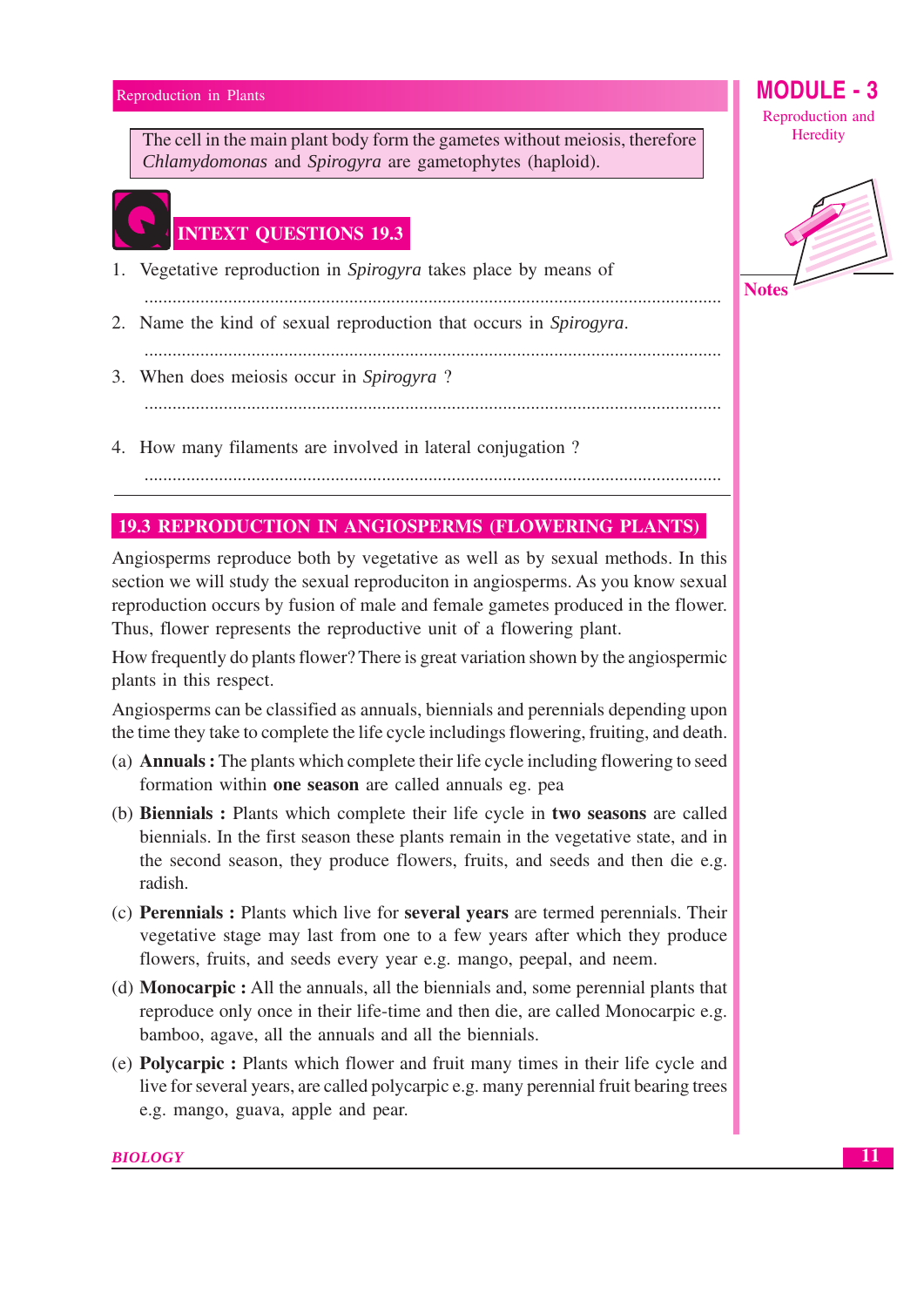

## **Initiation of flowering**

As the seed germinates a new plantlet emerges from it. The young plant grows vigorously and continues to grow till it attains a definite shape and size with its vegetative parts (roots, stem, leaves) well developed. This phase of the life cycle represents the young or the juvenile phase.

Then, at a certain point of time on completion of vegetative growth the plant switches over to its **reproductive phase** or **adult phase** and vegetative shoot apex transforms into a reproductive or **floral apex** and starts bearing flowers. This transition from vegetative to the flowering stage may take several vears in trees but only a few weeks or days in annuals.

## Table 19.1 Differences between a Juvenile and an Adult Shoot

| <b>Juvenile Shoot</b>              | <b>Adult Shoot</b>                                                                   |
|------------------------------------|--------------------------------------------------------------------------------------|
| 1. Small, soft stem bearing a few  | 1. Well developed branched stem                                                      |
| young leaves.                      | bearing young as well as mature                                                      |
|                                    | leaves.                                                                              |
| 2. Shape and size of leaves remain | 2. Shape and size of leaves change.                                                  |
| same.                              |                                                                                      |
|                                    | 3. Shoot does not respond to stimuli $\vert$ 3. Shoot responds to stimuli to produce |
| to produce flowers.                | flowers.                                                                             |

In cereals a minimum of seven leaves must be developed before the plant can produce flowers.

## **Factors Affecting Flowering**

Flowering in a plant is affected by *temperature* (vernalisation) and *light* (photoperiodism).

Vernalisation : Low temperature treatment which stimulates early flower formation in some plants is called vernalisation.

**Photoperiodism**: It is the biological response, in growth and flowering, to the duration of light and dark period received by a plant in a specific sequence. (For details refer to lesson 19).

Sex in flowers: You have studied in Lesson 5 on Shoot System (flower, inflorescence, fruit and families), that flowers may be bisexual (having both stamens and carpels) or unisexual (staminate or pistillate (carpellate)).

In some dioecious species there may be a (i) chromosomal basis of sexdetermination, for example xx and xy chromosomes. (ii) The male and female plants may also exhibit differences in the levels of their growth substances. For example – plants of *Cucumis* which bear male flowers have a high gibberellin content as compared to those which bear only female flowers. The application of gibberellin from outside can induce the formation of male flowers even in genetically female plants and treating male plants with auxin or ethylene may develop functional female flowers. The above response has also been seen in Cannabis.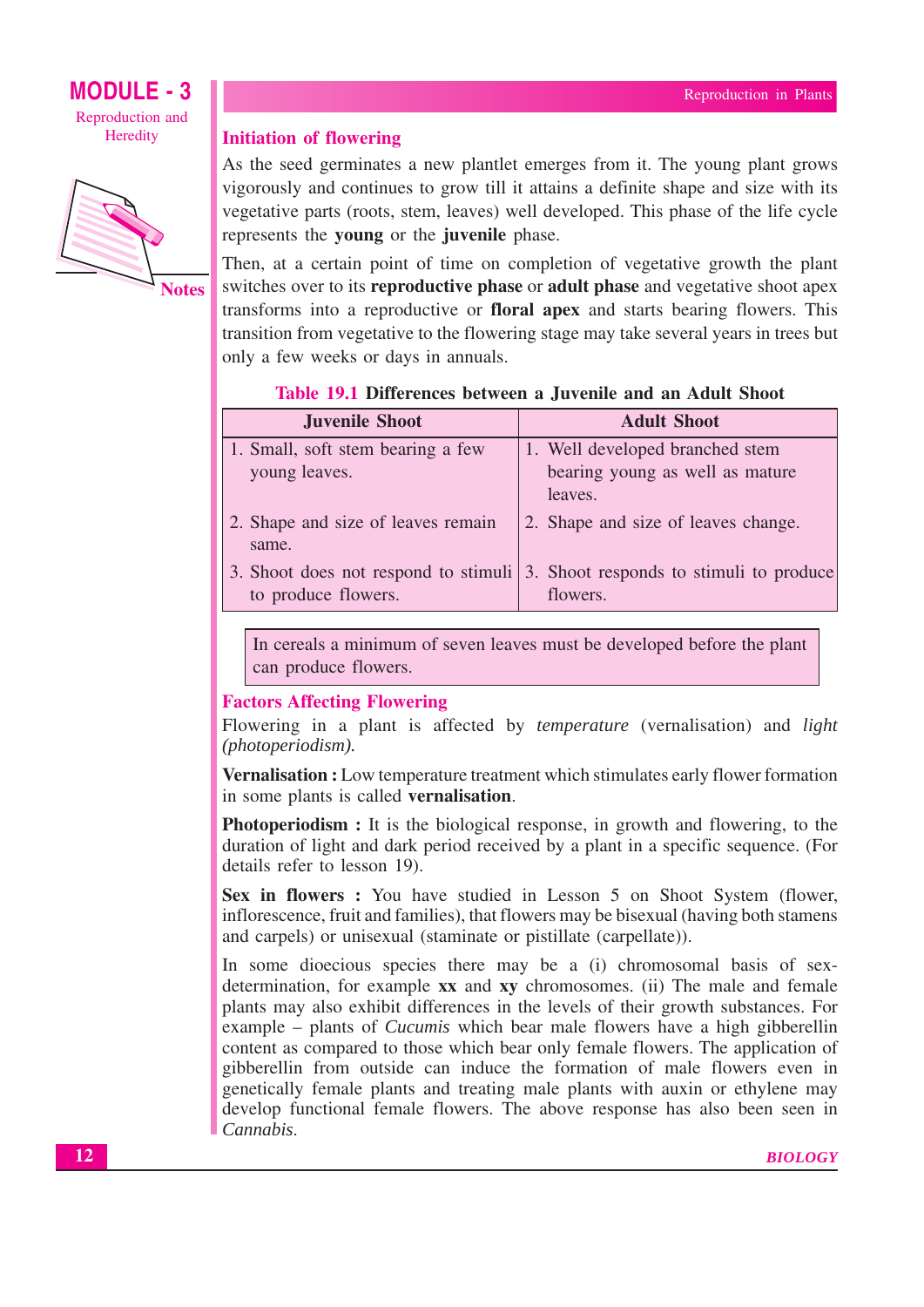### Reproduction in Plants

## **Parts of a flower**

As you have already studied a typical flower bears four whorls born on a thalamus or stalk. These whorls from outside are

- (a) Calyx consisting of sepals.
- (b) Corolla consisting of petals
- (c) Androecium consisting of stamens
- (d) Gynoecium or pistil consisting of carpels.

Try to recollect their role in reproduction. The two outermost whorls are known as non essential or accessory whorls as they aid in reproduction but do not directly take part in the process. The other two whorls i.e. Androecium (male reproductive organ) and Gynoecium (female reproductive organ) are known as the essential whorls as their absence from flowers will lead to failure of sexual reproduction.



Fig. 19.5 L.S. of a typical flower



**BIOLOGY** 

**MODULE -**Reproduction and Heredity

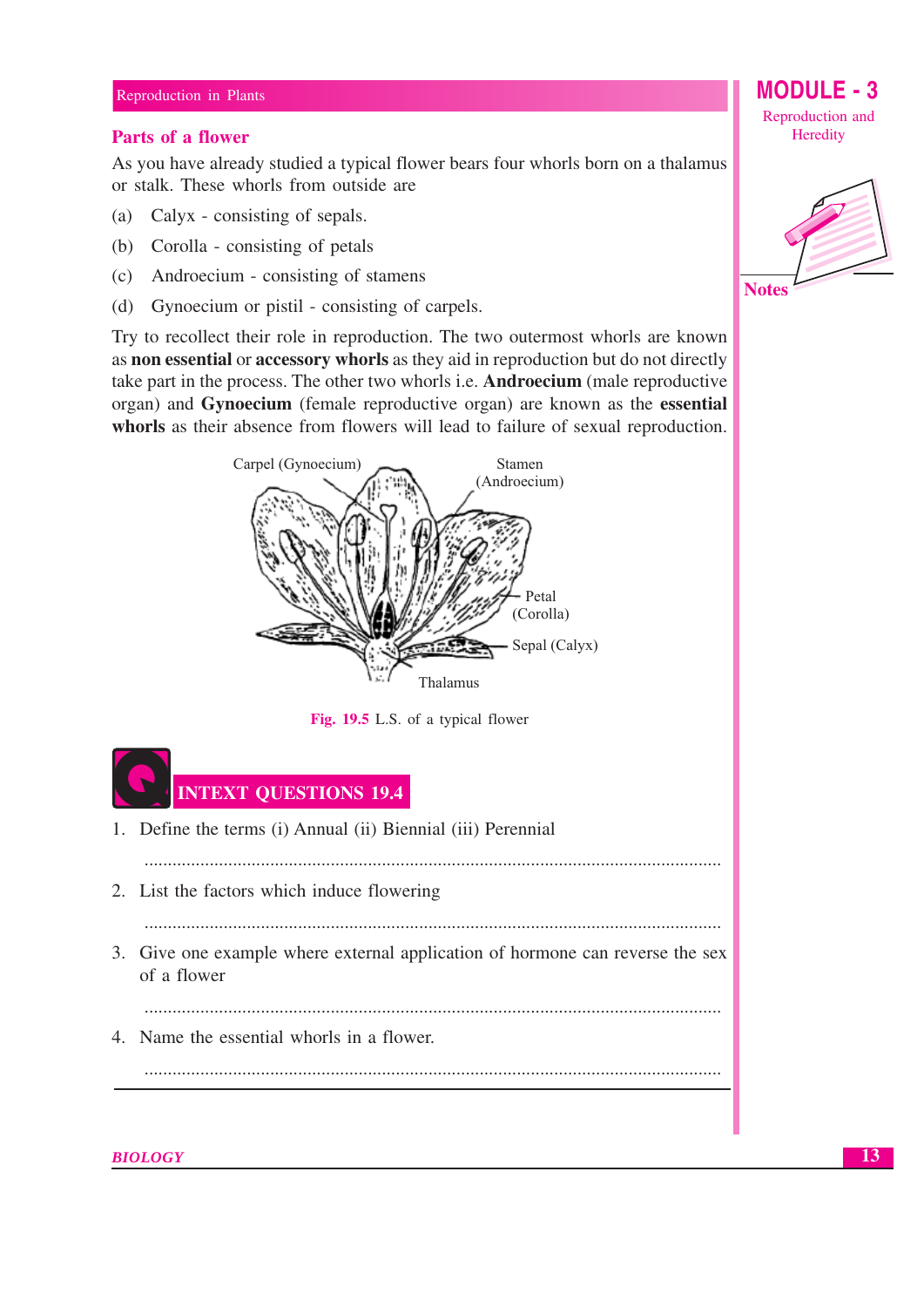

**Notes** 

## **19.4 STAMEN, MICROSPORANGIA AND POLLEN GRAIN**

Stamen consists of an **anther** containing four pollen sacs or **microsporangia**, supported by a slender filament. Each sporangium contains mass of large cells showing prominent nucleus and abundant cytoplasm. These are the sporogenous cells or the microspore mother cells (Fig. 19.6). Each microsporangium when mature, has a wall made up of distinct layers of cells.

- $(i)$ Outer most layer (epidermis)
- Middle layer of thin-walled cells.  $(ii)$
- (iii) Innermost layer, the *tapetum* consisting of large cells, which nourish the developing pollen grains.



Fig. 19.6 T.S. of anther to show the various tissues.

Microspore mother cells undergo meiosis and each of them forms four *haploid* microspores (each of which represents first cell of male gametophyte or the pollengrain) arranged in a tetrad (Fig. 19.7a)

## Development of male gametophyte (pollen grains) from a microspore

- The wall of the microspore consists of two principal layers. (Fig. 19.7b)  $(i)$ 
	- 1. Outer exine, (design may help in identifying species) with some thin spaces (germ pores). Exine is made up of extremely durable substance called sporopollenin. The pollen tube grows out of the pollen grain through the germ pores.
	- 2. Inner, thin cellulosic wall, the intine.
- The microspore nucleus moves towards periphery and the cell divides into a  $(ii)$ large vegetative cell and a small generative cell.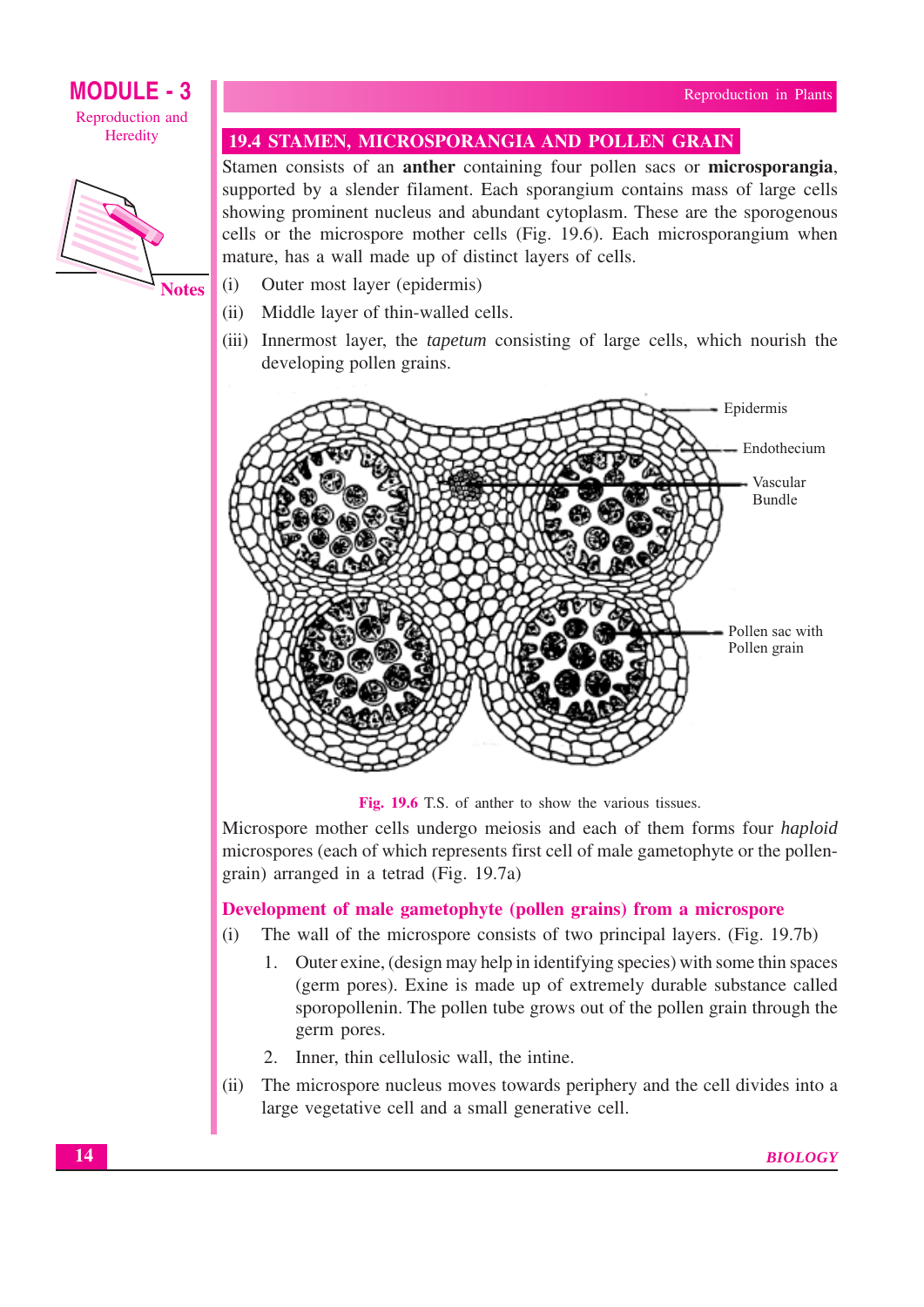



(a) A pollen grain showing internal view

(b) Pollen grain showing external view Fig. 19.7 Structure of pollen grain

At this stage pollen grains are released by the rupture of the stomium along the line of dehiscence of the anther.

The Pollen grain itself is not, the male gamete. It is a structure which produces male gametes, therefore pollen grain is regarded as the male gametophyte in the flowering plants.

## The pistil, megasporangium and embryo sac

The main part of the ovule is enclosed by two integument (covering) leaving an aperture (micropyle). The ovule is attached to ovary wall by a stalk (funiculus). The region of the ovule opposite the micropyle is called Chalaza (Fig. 19.8a)

## **Female gametophyte:**

The gynoecium or pistil represents the female reproductive part in the flower. Each pistil consists of a stigma, style and ovary. The ovary contains one or more ovules (integumented megasporangia) which after fertilization, give rise to the future seeds. An ovule develops as a projection on the placenta in the ovary. It consists of a parenchymatous tissue called the nucellus which is covered by one or two coverings called integuments. The integuments surround the nucellus all around but leave a narrow passage, the micropyle, through which a pollen tube may enter at a later stage. As the ovule grows it is raised on a stalk like structure called funiculus which is attached to the placenta borne on the inner wall of ovary (Fig. 19.8b).





Reproduction and Heredity

**MODULE** 



15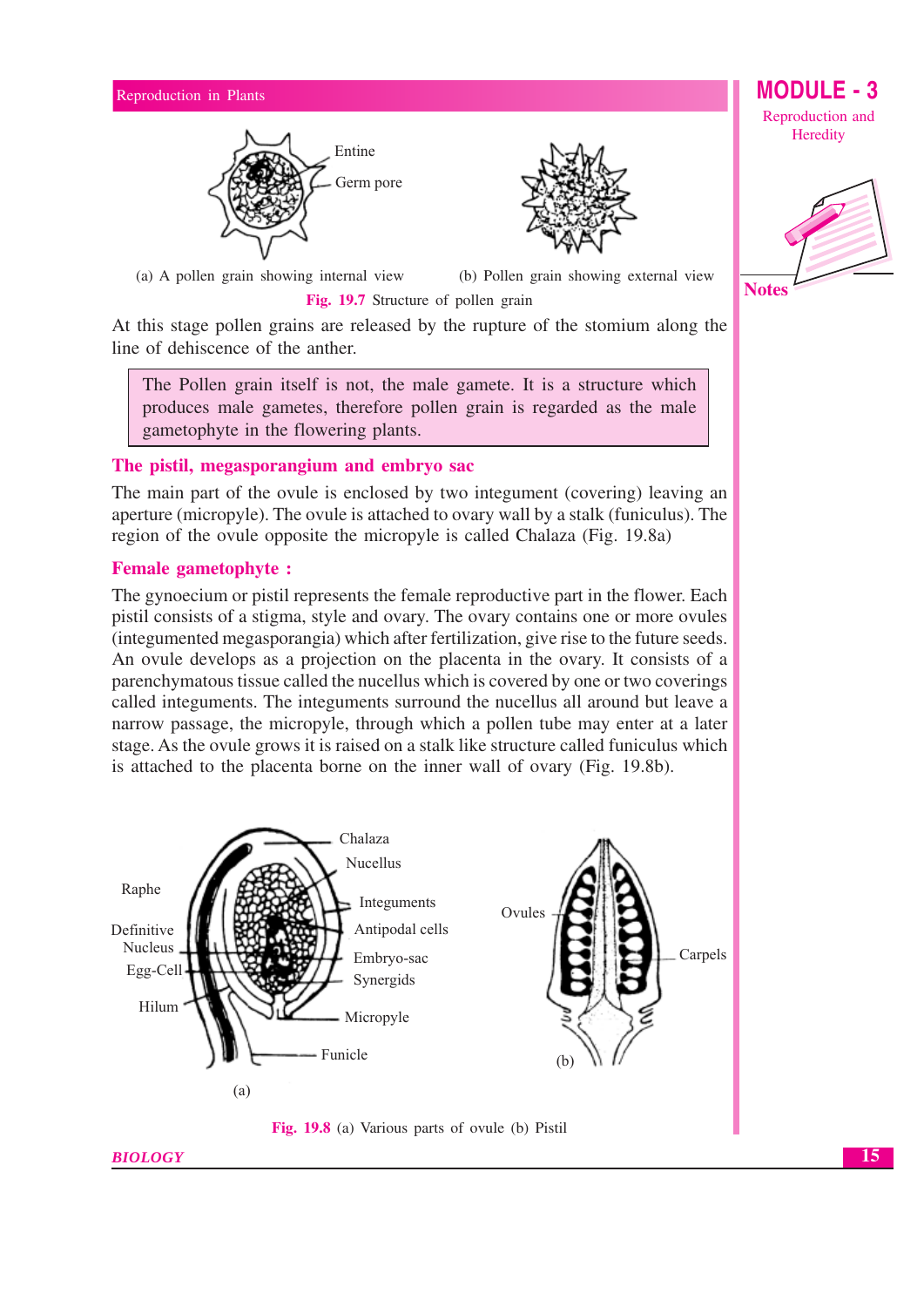



Development of female gametophyte

Within the nucellus, a single hypodermal cell (below the epidermis) enlarges and becomes the megaspore mother cell, which undergoes meiotic division and gives rise to four haploid megaspore cells, usually three of them degenerate and the remaining one becomes the functional megaspore. The functional megaspore enlarges and its haploid nucleus undergoes three successive mitotic divisions. As a result 8 haploid nuclei are formed. This enlarged oval shaped structure with eight haploid nuclei is referred as the young **embryo sac**. These nuclei then migrate and get arranged into three groups. Three nuclei reach the micropylar end of the embryo sac and other three move in the opposite direction (i.e. the chalazal end) and the remaining two remain in the centre. The cell membranes and cell walls develop around all the nuclei excepting the two at the centre of the embryo sac which now is called the central cell.

Thus, in a mature ovule the embryo sac contains eight haploid nuclei but only seven cells. Three cells at the micropylar end, form the egg apparatus and the three cells at the chalazal end, are the antipodal cells. The remaining two nuclei called the polar nuclei may fuse to form the diploid secondary nucleus. In the egg apparatus one is the egg cell (female gamete) and remaining two cells are the synergids. A fully developed embryo sac with the nucellus, integuments and funiculus, together constitute the mature ovule. In this condition the ovule awaits fertilization which must be preceded by pollination.

## Function of cells and nuclei of embryo sac

**Secondary Nucleus:** During fertilization, the secondary nucleus fuses with one sperm to form a triple fusion nucleus  $(2n+n=3n)$ . This is called primary endosperm nucleus. It gives rise to the food storing **endosperm** of the seed in many plants.

**Egg Cell**: Fuses with the second male gamete (sperm) to give rise to the zygote, which develops into the embryo. This is called double fertilization.

**Synergid Cells:** Considered to help in fertilization by directing the pollen tube to the egg cell.

Antipodal Cells : Degenerate just before fertilization and contribute nutrition for the young embryo.

# **INTEXT QUESTIONS 19.5**

1. What is the innermost wall layer of microsporangium called?

**BIOLOGY**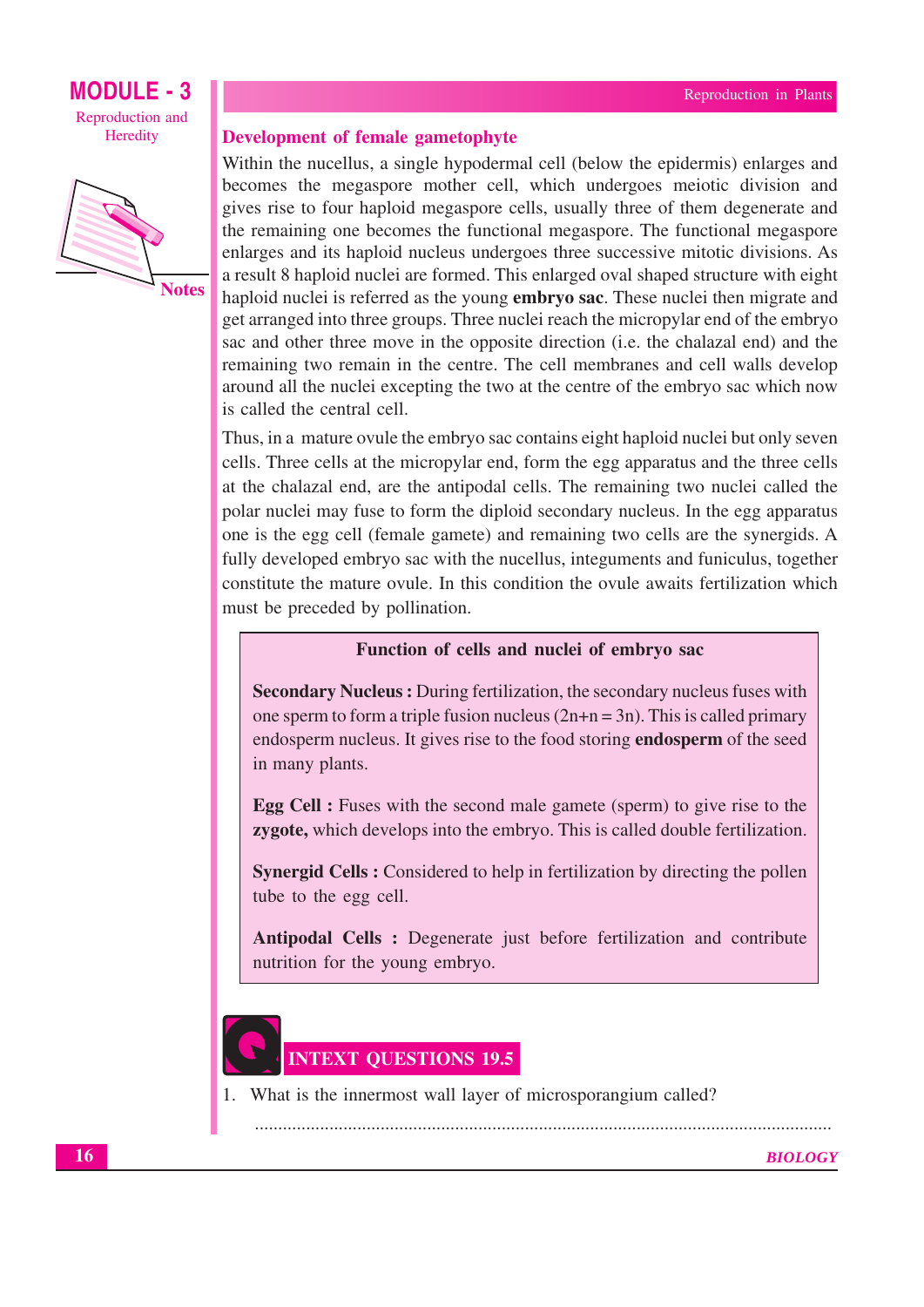2. Name the organ where pollen grains are formed.

- 
- 4. Name two parts of a mature ovule.

## **19.4.1 Pollination**

When mature pollen grains, released from anther, are carried to stigma of a flower of the same or different species, it is called pollination.

Pollination: Transfer of pollen grains from the anther to the stigma of a flower.

## Pollination is of two types:

**Pollination** Self-pollination Cross-pollination Transfer of Pollen grains to stigma of the same or from another flower borne on the same plant as in the pea family e.g. pea and gram.

## Transfer of Pollen grains from a flower to stigma of another flower borne on another plant of the same species e.g. in palm and maize.

## **Importance of Pollination:**

- 1. It results in fertilization and stimulates the ovule to get converted into seed.
- 2. New varieties of plants are formed through new combination of genes in case of cross pollination.
- 3. During pollination pollen tube produces growth hormones which stimulate ovary to develop into fruit.

Cross pollination is brought about by various external agencies such as, wind, insects, water, birds and other animals. Now let us study the various agencies of cross pollination which carry pollen grains from one flower to stigma of another flower.

## **Characteristics in Flowers which favour Cross Pollination**

## **1. Pollination by wind (Anemophily):** (Anemos: wind, Phile: to love)

- (i) Flowers are small, without colour, nectar and scent.
- (ii) Flowers produce a large number of pollen grains to allow for wastage when pollen-grains are carried by wind to another flower.
- (iii) The pollen grains are small, light and sometimes provided with 'Wings'.
- The stigmas are comparatively large, protruding and some times hairy, to  $(iv)$ trap pollen grains from wind for example, grasses and some cacti.



**MODULE - 3** 



17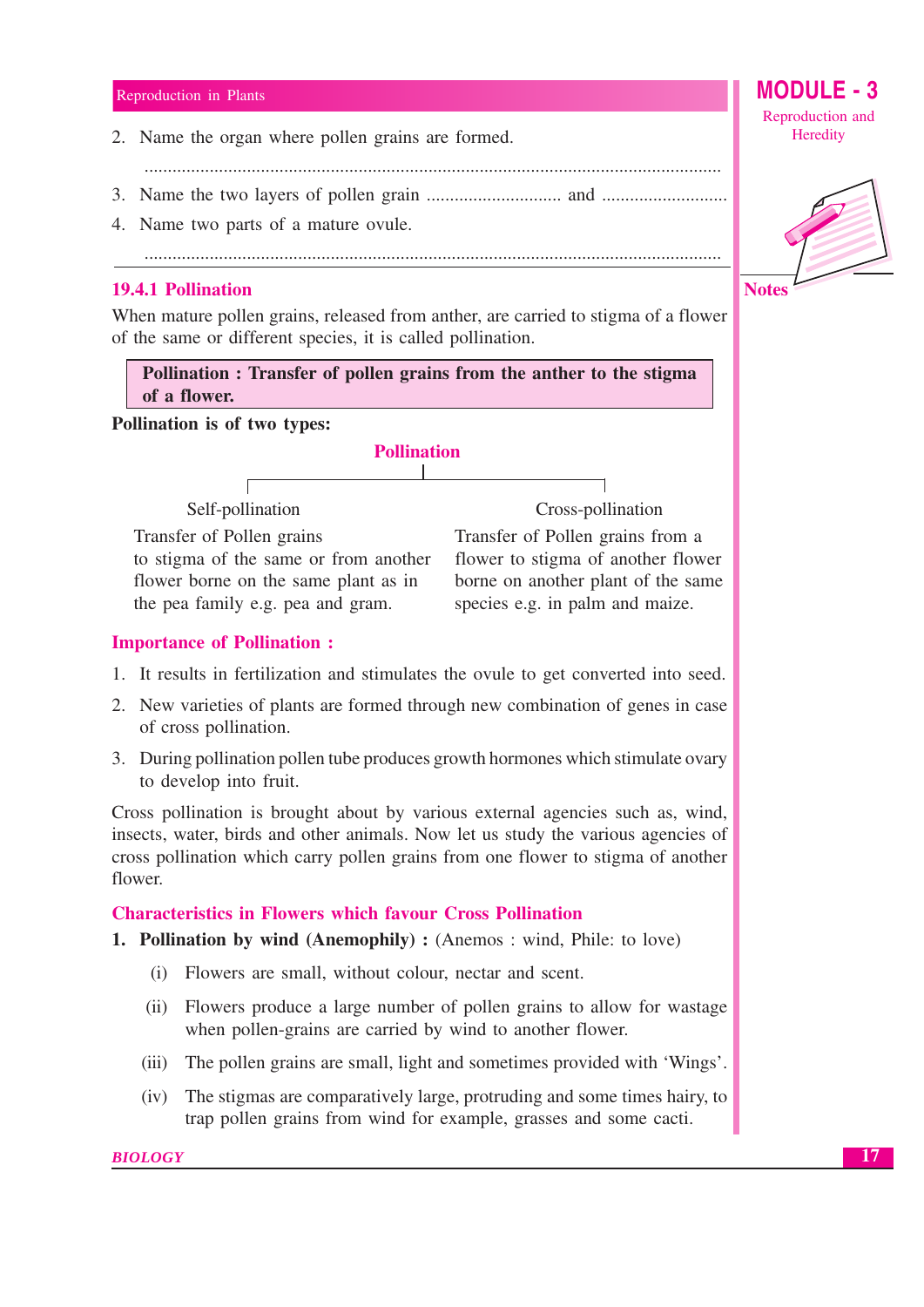

- 2. Pollination by insects (Entomophily): (entomo: insect, phile: to love)
	- Flowers are usually large, coloured and showy to attract insects.  $(i)$
	- $(ii)$ Some of these flowers secrete nectar to attract insects. Salvia flowers show special adaptations for pollination by bees. (Fig. 19.9a, b).



Fig. 19.9 Pollination in Salvia by bees

## 3. Pollination by Water (Hydrophily) (Hydros: water)

This takes place in aquatic plants.

- (i) Pollen grains are produced in large numbers.
- (ii) Pollen grains float on surface of water till they land on the stigma of female flowers e.g. Hydrilla, Vallisnaria.

## **4. Pollination by Animals (Zoophily)** (Zoon : animal)

Flowers of such plants attract animals by their bright colour, size, and scent for example sun bird, pollinates flowers of *Canna*, and gladioli, and Squirrels pollinate flowers of silk cotton tree.

Humans carry out artificial pollination in a number of plants for producing desirable hybrids.

### **Some Adaptations to Promote Cross Pollination:**

- **1.** Unisexuality: Flowers may be only male or female, borne on different plants e.g. papaya, palm, or may be borne on the same plant, e.g. maize.
- 2. Dichogamy: Male and female sex organs mature at different times. In sweet pea, and Salvia, Anther matures earlier than the stigma and in custard apple (sharifa) carpel matures earlier than the anther.
- **3. Self Sterility:** Pollen grains are incapable of affecting fertilization even after being placed on the stigma of the same flower e.g. Petunia, apple.

### Devices to ensure self pollination :

- (i) **Cleistogamy**: Flowers remain closed until pollination.
- (ii) Male and female sex organs mature at the same time (**homogamy**) e.g. groundnut.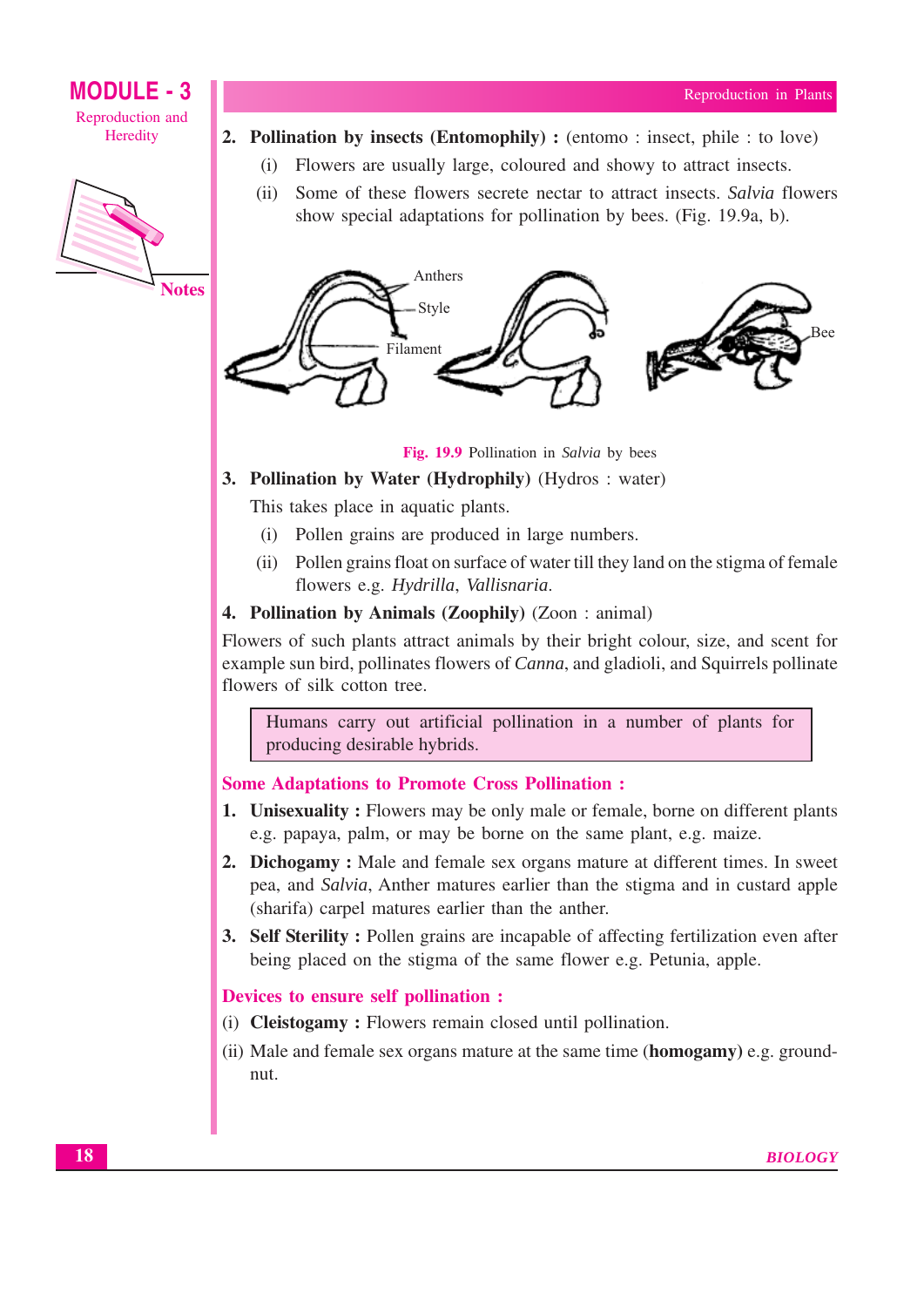## MODL Reproduction in Plants Reproduction and Heredity **INTEXT QUESTIONS 19.6** 1. What is pollination? 2. Mention suitable terms for the following : **Notes** (i) Flowers do not open and get self-pollinated. (ii) Male and female reproductive organs mature at different times. 3. Give two features of insect pollinated flowers :  $(i)$  $(ii)$

## **19.4.2 Fertilization**

- Pollen grains on reaching the right stigma become three-celled (if they are not 3-celled bearing two male garmetes and one tube cell or vegetative cell) and begin to germinate.
- Each pollen grain forms a small tube like structure called pollen tube which emerges through the germ pore. The contents of the pollen grain move into the tube and the tube nucleus occupies the tip of the pollen tube.
- Pollen tube grows through the tissues of the stigma and style and finally enters the ovule through the *micropyle*.
- Vegetative nucleus or the tube nucleus degenerates and the two sperms (or male gametes), now occupy the tip of the pollen tube.
- Tip of pollen tube passes through one of the synergids and bursts to release the two sperms into the embryo sac.
- One sperm fuses with the egg (syngamy) and forms a diploid zygote. The other sperm fuses with the secondary nucleus to form the primary endosperm nucleus which is triploid in nature. Since two types of fusion, syngamy and triple fusion take place in an embryo sac, the process is termed as **double fertilization**.
- After triple fusion, the triploid primary endosperm cell develops into an endosperm.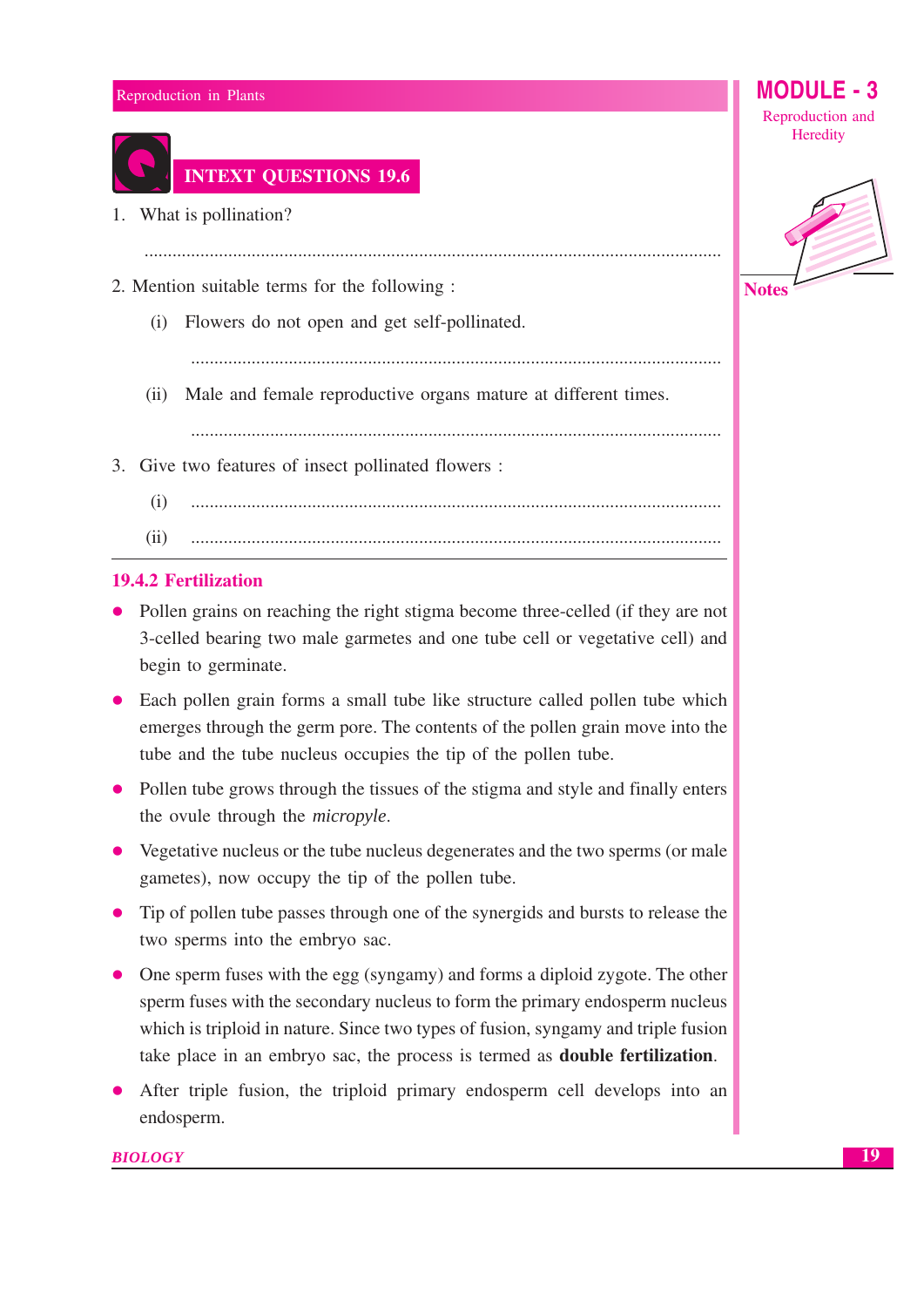

- Endosperm provides food to the developing embryo.  $\bullet$
- The synergids and antipodal cells also degenerate to contribute nutrition to the young embryo.

## **Significance of Fertilisation**

- (i) Gives stimulus for the growth of ovary, leading to fruit formation.
- (ii) Helps in recombination of characters as genes from two different individuals combine and form the zygote.

## **Post fertilisation changes**

Events that follow double fertilisation are development of endosperm and embryo and maturation of the ovule into seed and ovary into fruit.

(a) Endosperm : The endosperm development begins before embryo development. This is needed to provide the nutritive tissue for the growth of the zygote into an embryo. The primary endosperm cell divides repeatedly and forms an endosperm tissue. There are three ways in which the endosperm may develop.

Nuclear type : The primary endosperm nucleus undergoes repeated mitotic divisions to give rise to free nuclei which arrange themselves at the periphery leaving a large central space. Cell wall formation starts subsequently from periphery towards the centre and endosperm becomes cellular at maturity. This is the most common type of endosperm development and is seen in maize, wheat, and rice.

- (b) In Cellular type, each nuclear division of primary endosperm nucleus is followed by cytokinesis, making the endosperm cellular from the beginning
- (c) In Helobial endosperm, the first mitosis of primary endosperm nucleus is followed by cytokinesis and it gives rise to two unequal cells. Subsequently, mitotic divisions in both the cells are free nuclear but ultimately, mature endosperm becomes cellular after cytokinesis.

Endosperm may be completely consumed by the developing embryo before seed maturation as in many dicot seeds like pea, and beans or it may persist in the mature seeds or may even be massive considerably as in cereals, and coconut.

## **Development of embryo**

(i) The zygote divides into two cells, the upper cell (embryonal cell) and; lower cell (suspensor cell). (Fig 19.10)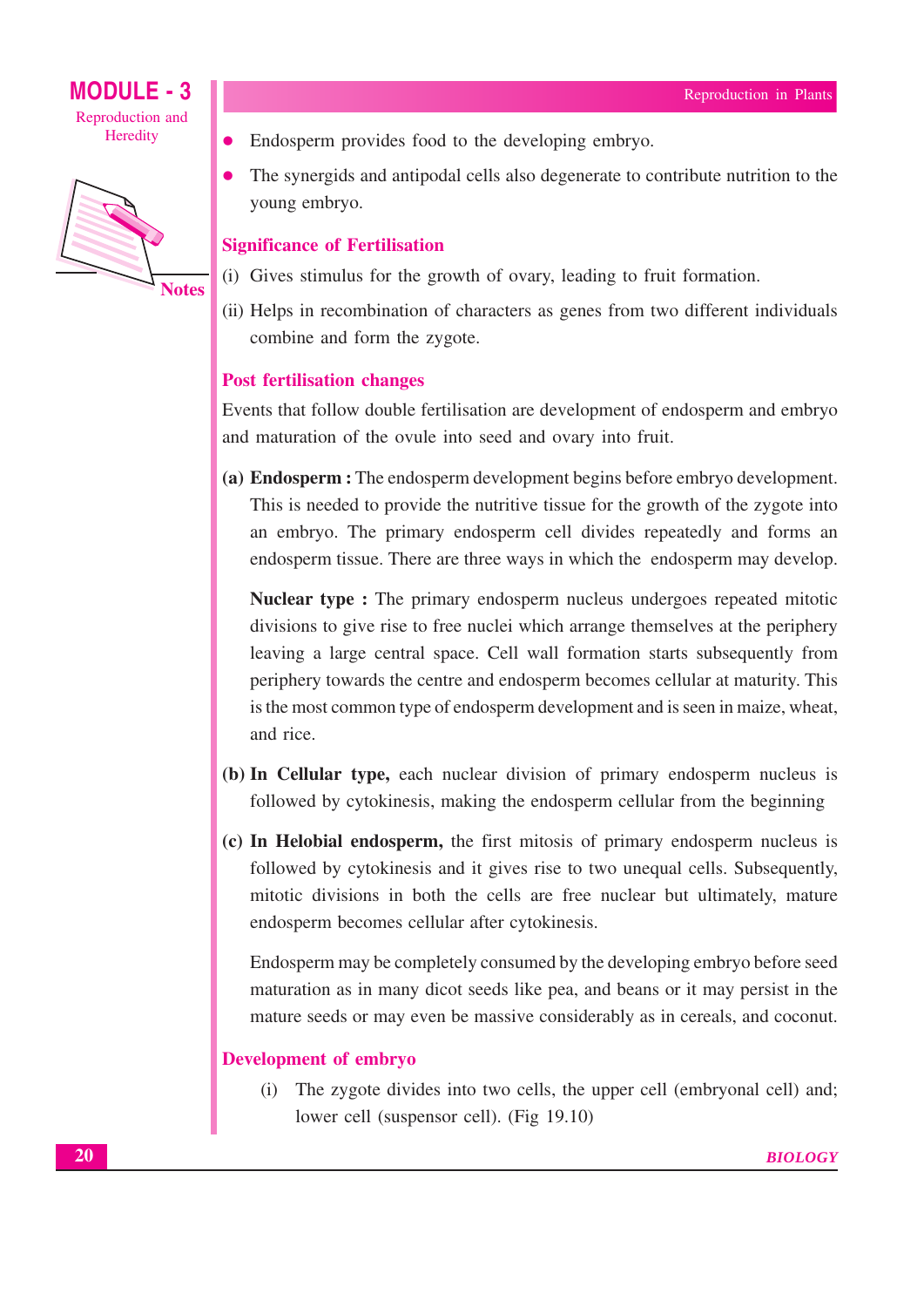



**Notes** 

Fig. 19.10 Development of embryo, A-H

- (ii) The lower cell divides and forms the suspensor.
- $(iii)$ The suspensor pushes the developing embryo into the endosperm to get food.
- (iv) The embryonal cell divides several times and finally gets differentiated into radicle, plumule and cotyledon.
- (v) The integuments become hardened and thus form the seed coat which protects the seed.
- (vi) Thus, a seed may be dicotyledonous with two cotyledons (pea, gram) or monocotyledonous with one cotyledon (wheat, rice).

## 19.4.3 Polyembryony

Recall embryo development in plants from your text book. Polyembryony is the formation of **more than one embryo** in a single ovule. The development of extra embryos may be due to:

- (i) Division of other cells in the embryo sac like synergids or antipodal cells to give rise to additional embryos. This is called **adventive polyembryony**.
- (ii) The zygote may divide to give rise to two or more cells each of which develops into a separate embryo. This is called cleavage polyembryony.

**BIOLOGY**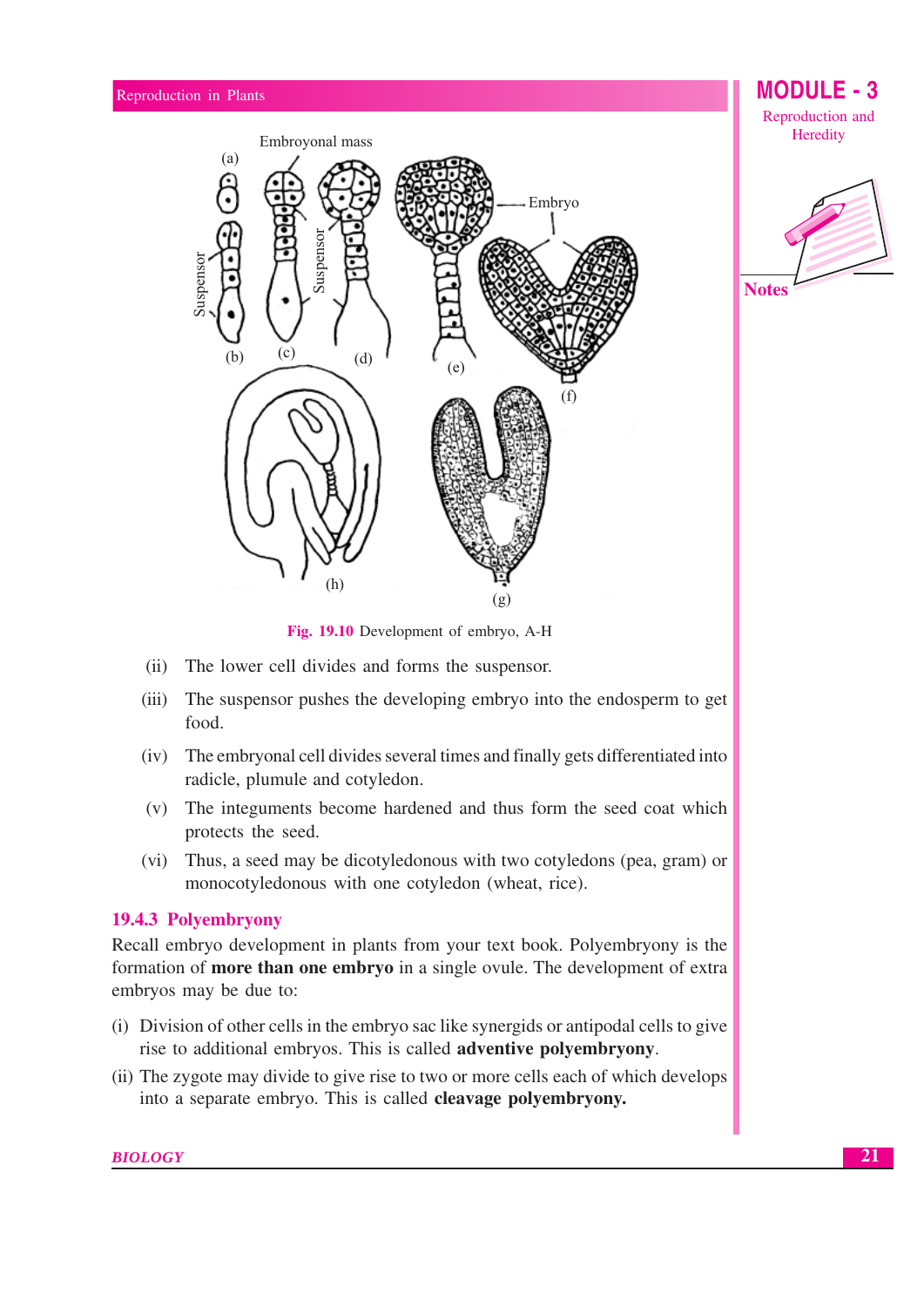



## **Importance of Seed**

**19.4.4 Seed** 

- 1. It contains embryo which develops into a new plant.
- 2. The seed coat protects the embryo against dehydration and mechanical damage.
- 3. Seeds can be stored and transported from one place to another and thus help in dispersal.

## A. Structure of Gram (dicot) Seed:

The seed is defined as a **ripened ovule.** 

- (i) The seed is enclosed in the pod.  $(Fig. 19.11a)$
- (ii) It is somewhat conical in shape. (Fig. 19.11b)
- The seed is attached to a small stalk.  $(iii)$
- The point of attachment of seed to the stalk is called hilum.  $(iv)$
- (v) Testa is the brown seed coat, fused with the inner coat the tegmen
- (vi) Below it is a small pore, the micropyle.
- (vii) The embryonal axis is enclosed by the two fleshy cotyledons. (Fig. 19.11c)

## **B. Structure of Maize grain: (Monocot)**

- The maize grain is broader in shape. (Fig. 19.11d)  $(i)$
- $(ii)$ Testa and tegmen are fused together which are further inseparably fused with the pericarp.
- (iii) The embryo is towards the narrower side of endosperm.
- The endosperm stores starch and protein. The outermost layer which  $(iv)$ contains only protein is called aleurone layer.
- (v) The embryo consists of one large cotyledon, called scutellum.
- The embryonal axis lies lateral to the scutellum. (Fig. 19.11e)  $(vi)$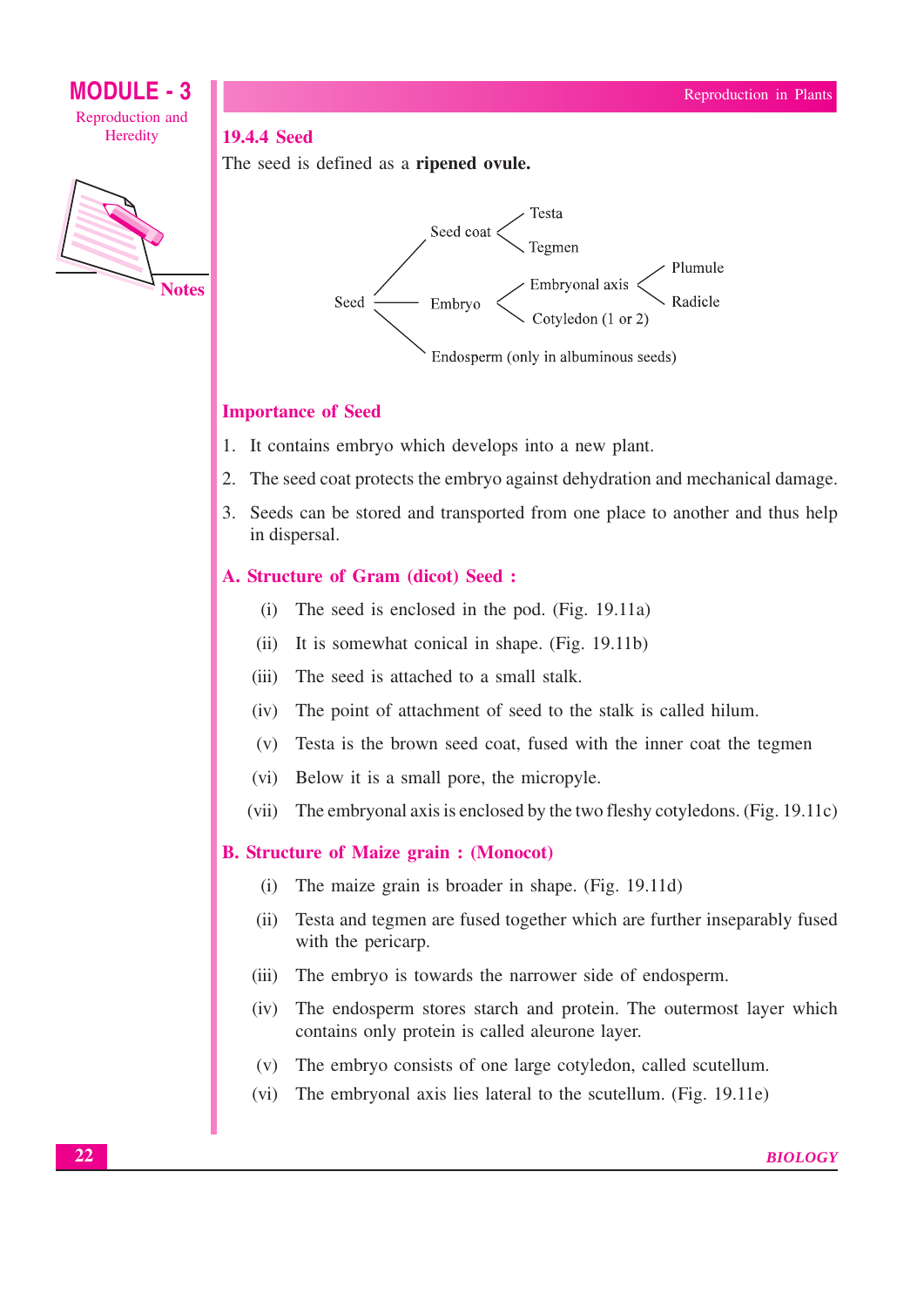

Fig. 19.11 Structure of dicot and monocot seeds : (a) External view of gram seed; (b) Internal structure of gram seed (c) embryo (gram) (d) Maize grain entire; (e) L.S. of maize grain

## **19.4.5 Fruit**

A fruit is defined as a ripened ovary. Different parts are edible in different fruits.

## **Significance of Fruit:**

- 1. It protects seeds.
- 2. On decay, fruits which contain chemical substances enrich the soil.
- 3. It helps in dispersal of seeds.

The unripe fruit has a different taste but no smell. But the same fruit when it ripens has a good taste and smell e.g. mango, banana. The following changes take place during the ripening of fruit:

- $(i)$ Starch is converted into sugar.
- (ii) The production of various organic substances (esters) gives a different texture, taste and flavour.
- (iii) The breakdown of chlorophyll leads to changes in colour of the skin of the fruit.

**Parthenocarpy:** When fertilisation fails, seeds are not formed. But in certain plants the ovary develops into a fruit e.g. grapes, and banana.

The phenomenon of development of fruit from unfertilised ovary is called **partherior and such fruits** which are seedless, are called partherior artis.

## **Commercial value of parthenocarpic fruits:**

- $(i)$ The parthenocarpic fruits are seedless and are hence valued more, for eating purposes and contain abortive seeds which can not develop into a new plant.
- (ii) These fruits contain sufficient growth hormones.

## **BIOLOGY**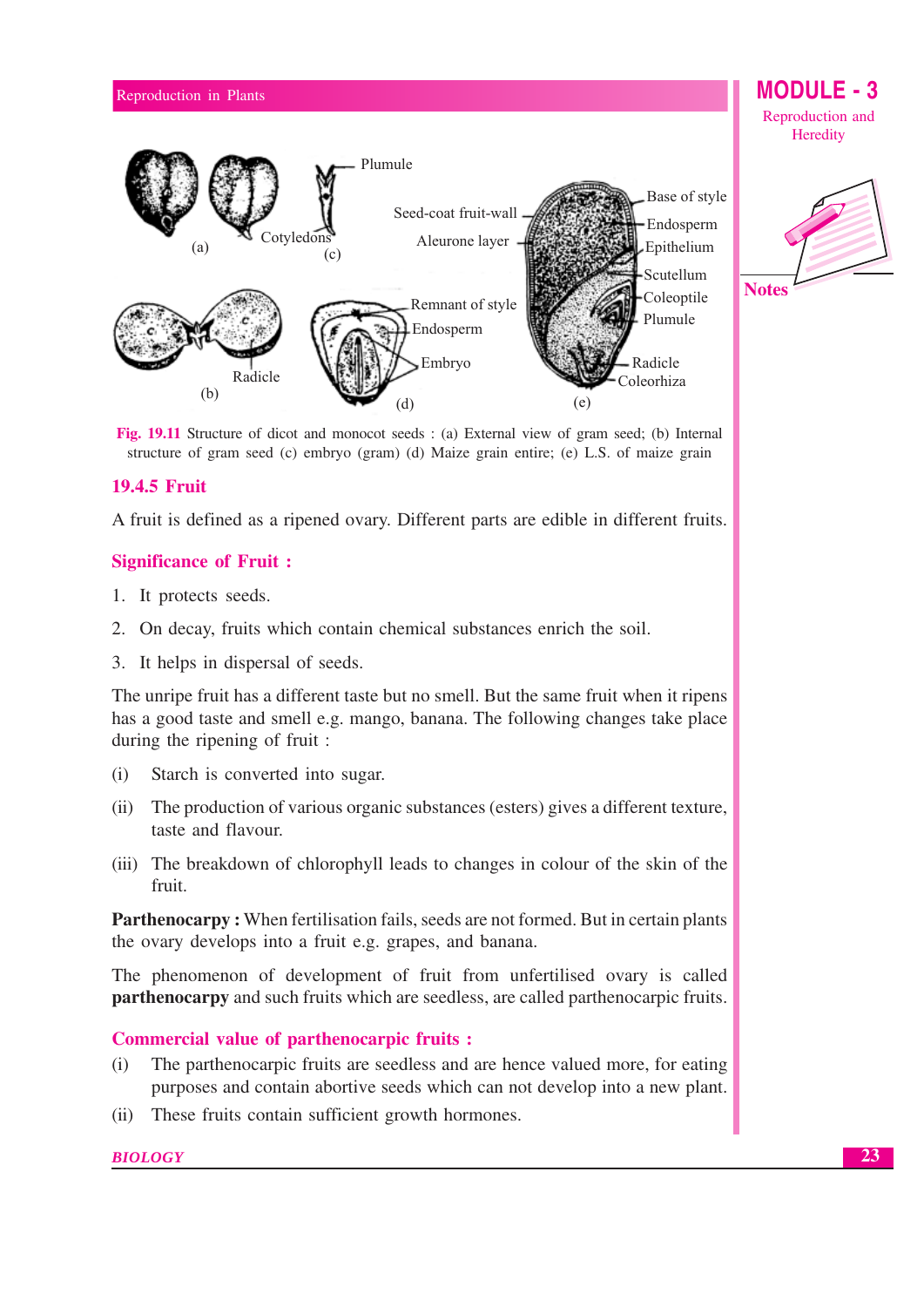

## **INTEXT QUESTIONS 19.7**

- 1. Which part of the ovule forms the seed coat? 2. Define a seed. 3. Give one example of a dicot seed and one of a monocot seed. 4. Define a fruit. 5. List the parts of mature seed. 6. Development of an embryo from a cell of embryo sac other than egg is an example of ..................
- Formation of more than one embryo from a single zygote is called ........... 7.

## **19.4.6 Seed**

Seed is the final product of sexual reproduction and on maturity, it becomes relatively dry. The metabolic activity of the embryo slows down and in majority of cases the embryo enters into a phase of inactivity called dormancy or in some cases if favourable conditions are available they germinate. Dormancy helps the plants to survive under unfavourable conditions and ensures its germination only under favourable conditions.

Germination : Embryo lies dormant in the seeds, but when the seed receives the favourable signals and the inputs from the environment (moisture, suitable temperature and oxygen) are available, they germinate. Germination is the process by which the embryo grows and establishes itself as a seedling.

## **Steps of germination**

- Imbibition of water through the micropyle, and by the seed coat.
- Seed swells up as it gets hydrated.
- Enzyme activity converts the reserve seed food into soluble forms (glucose, amino acid, fatty acids)
- The seed coat bursts and radicle emerges (grows into root) and then the plumule grows and develops into shoots.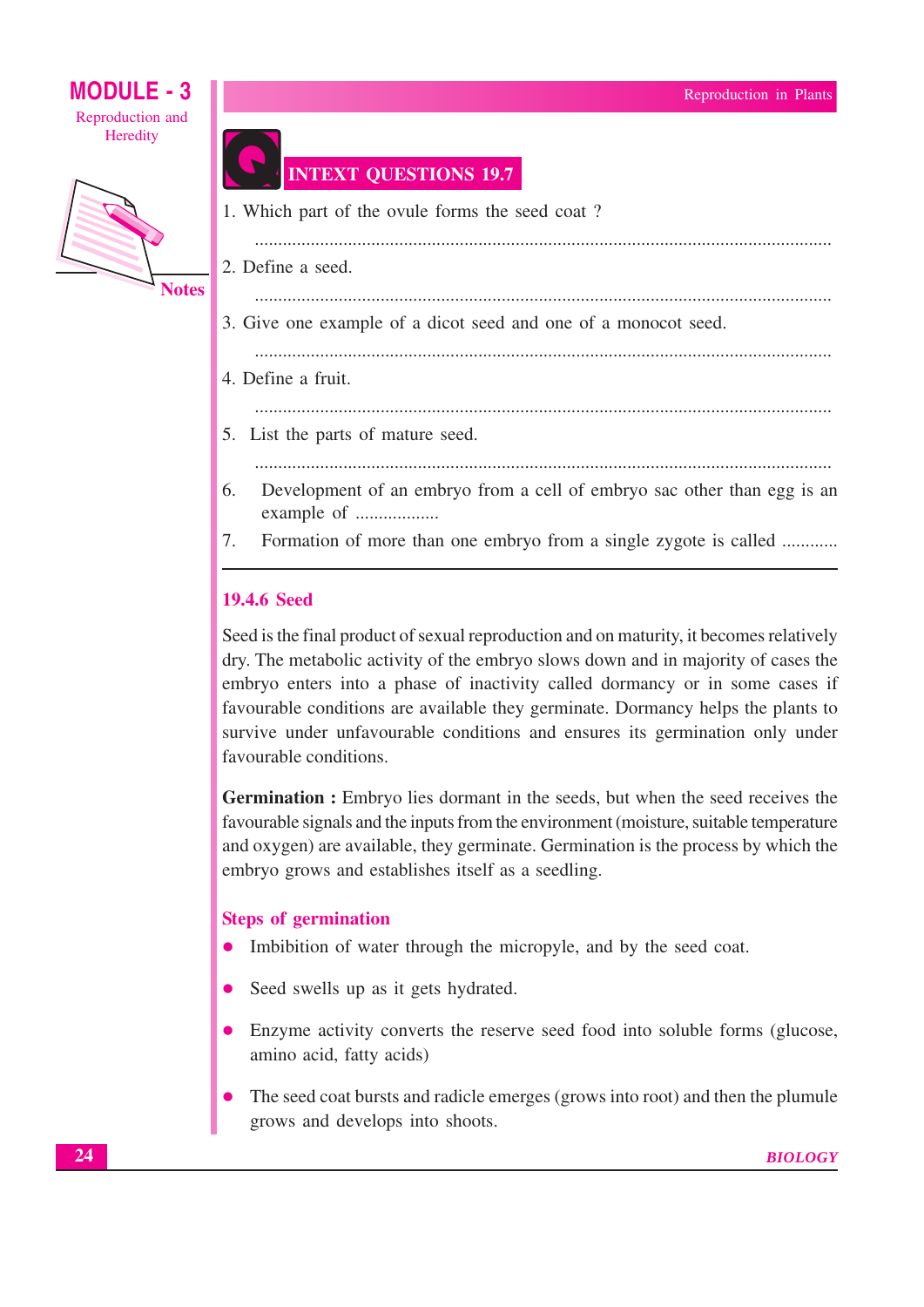Germination can be of two types

- (a) Epigeal where because of more growth of hypocotyl, cotyledons come above the ground and form the first leaves of the new plant e.g. in castor, neem, and bean, and the plumule forms the shoot.
- (b) Hypogeal where because of poor growth of hypocotyl, cotyledons remain underground and plumule emerges from the soil to develop into the shoot system. e.g. maize, and rice.

## **19.5 VEGETATIVE REPRODUCTION IN ANGIOSPERMS**

Vegetative reproduction in Angiosperm : Reproduciton of new plants from the portion of the vegetative parts of a plant is very common and is called **vegetative** reproduction. Stems, roots, leaves and even buds are variously modified to suit this requirement. This is called **natural** vegetative reproduciton.

The new plants formed by vegetative propagation are genetically similar to the parents.

Natural Method : In natural methods, a portion of the plant gets detached from the body of the mother plant and grows into an independent plant. The parts may be stem, root, leaf or even flower.

You have studied about the various modifications of root, stem and leaf in lesson 4 and 5. You have also learnt that these modified portions perform some special functions and also help to overcome unfavourable conditions.

- 1. The underground modification of stem, like rhizome, (in ginger), tuber (potato), bulb (onion) and corm (zamikand) are provided with buds which develop into a new plant and are therefore used to carry out vegetative propagation of the plant in the field. Plants with subaerial modification such as *Pistia* (offset) and Chrysanthemum (sucker) are also used for vegetative propagation.
- 2. Similarly, tuberous roots (*Asparagus* and sweet potato) can also be used for propagation as these roots have adventitious buds which grow into a new plant.
- 3. Sometimes even leaves contribute to propagation of plants for example, leaves of *Bryophyllum* and *Kalanchoe* have buds on the margin and these buds grow into small plantlets. When detached from the mother plant they grow into independent plants.
- 4. In plants like *Agave* and *Oxalis* multicellular bodies called bulbils develop from flower-buds. These are called bulbils which when fall on the ground, grow into new plant.

### **BIOLOGY**

Reproduction and Heredity

**MODULE - 3** 

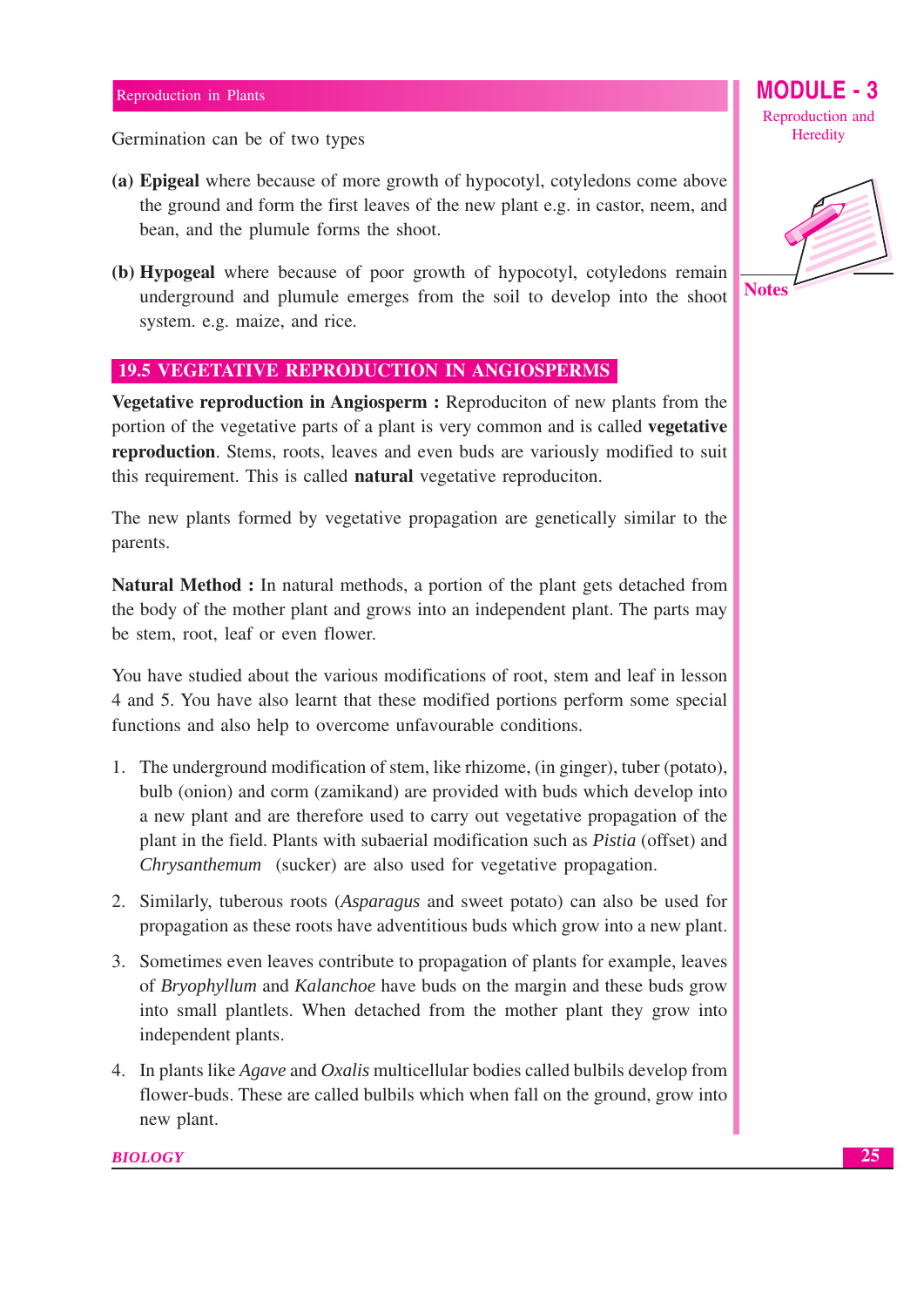themum, Asparagus.

## **MODULE - 3** Reproduction and Heredity



| <b>Mode of Reproduction</b> | <b>Specialised plant</b><br>part | <b>Examples</b>    |
|-----------------------------|----------------------------------|--------------------|
| (A) Natural Methods         |                                  |                    |
| (a) Roots (Adventitious)    |                                  | Asparagus,         |
|                             |                                  | Sweet potato       |
| (b) Stem                    | (a) Runner                       | Lawn grass,        |
|                             | (b) Sucker                       | Mint, Onion,       |
|                             | $(c)$ Bulb                       | Onion              |
|                             | (d) Tuber                        | Potato, Canna      |
|                             | (e) Rhizome                      | Ginger             |
| (c) Leaves                  | <b>Adventitious Buds</b>         | <i>Bryophyllum</i> |
| (d) Special Parts           | <b>Bulbil</b>                    | Oxalis,            |
|                             |                                  | Pineapple, Onion   |
| (B) Artificial Methods      |                                  |                    |
| (a) Cutting                 |                                  | Rose, Money Plant  |
| (b) Layering                |                                  | Jasmine,           |
| (c) Grafting                |                                  | Grapevine          |
| (d) Tissue Culture          |                                  | Citrus, Mango      |
|                             |                                  | Orchids, Chrysan   |

## Table 19.2 Modes of Vegetative reproduction with examples

## **INTEXT QUESTIONS 19.8**

| 1. Define vegetative reproduction.           |  |                                                                               |  |
|----------------------------------------------|--|-------------------------------------------------------------------------------|--|
|                                              |  |                                                                               |  |
| 2. Give an example of each of the following: |  |                                                                               |  |
| (a)                                          |  |                                                                               |  |
|                                              |  |                                                                               |  |
|                                              |  |                                                                               |  |
|                                              |  |                                                                               |  |
|                                              |  |                                                                               |  |
|                                              |  | 3. Give an example of vegetative reproduction which is carried out by leaves. |  |
|                                              |  |                                                                               |  |
|                                              |  | 4. Name two ways by which vegetative reproduction occurs in plants.           |  |
|                                              |  |                                                                               |  |
|                                              |  |                                                                               |  |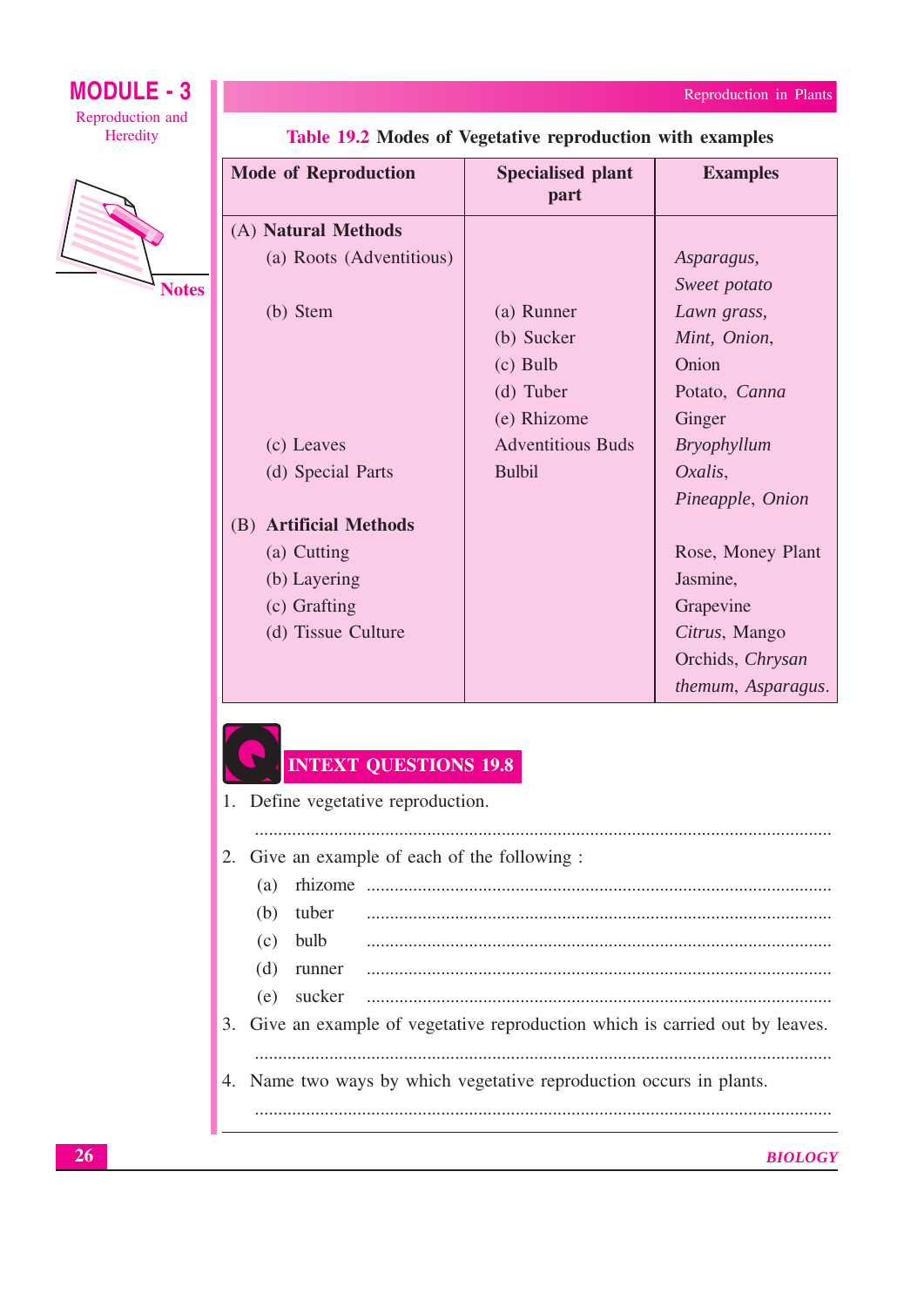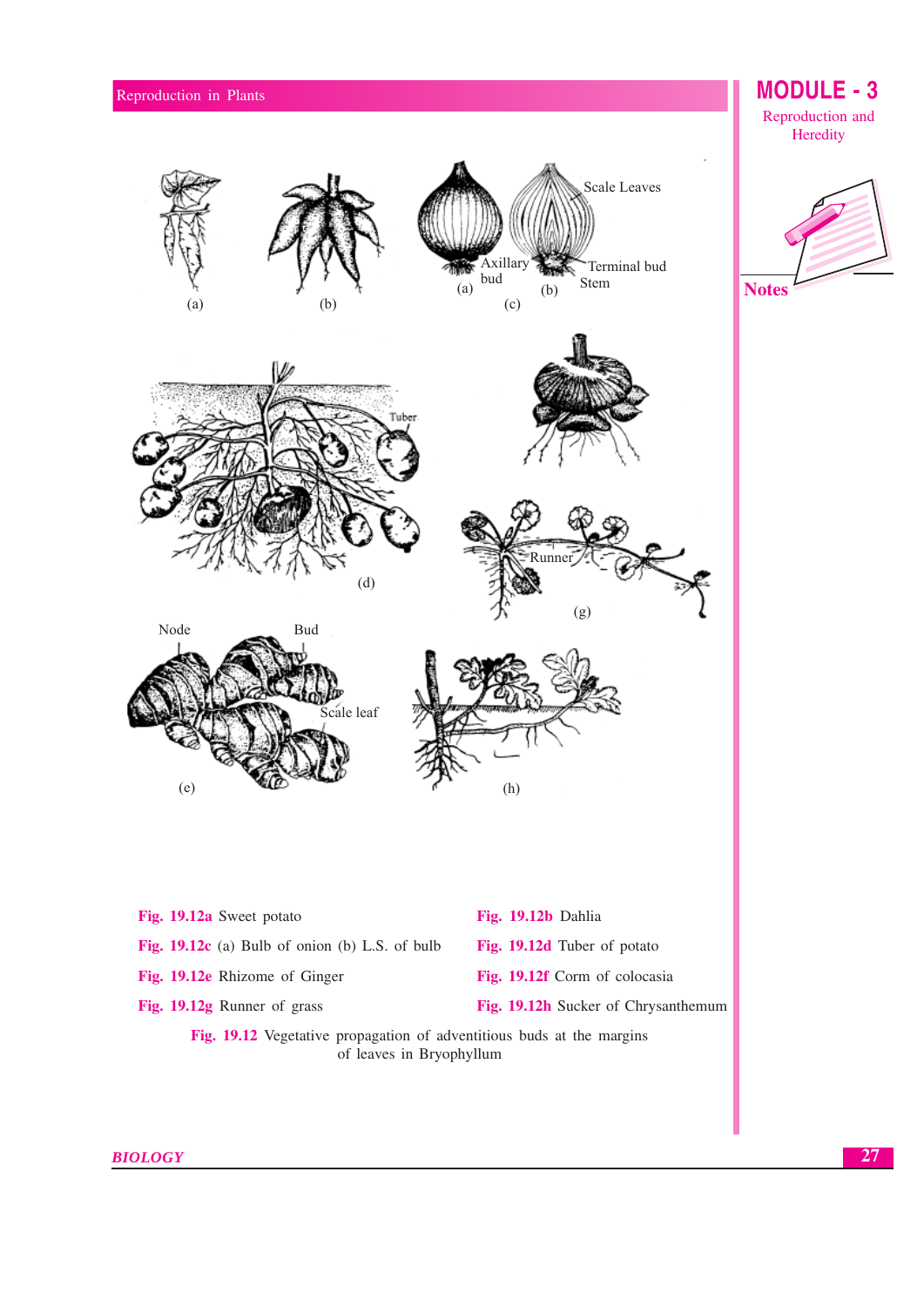

**Notes** 

## **19.6 ARTIFICIAL METHODS**

Humans have taken advantage of this natural phenomenon and have artificially propagated plants vegetatively by using the specialized parts as described earlier or by cutting, grafting and layering. When, we use the vegetative parts for propagating crops or ornamental plants it is termed as **artificial vegetative** propagation.

(a) Cuttings: Many plants like rose, *Bougainvillea*, *Croton*, Coleus, money plant, and sugarcane are grown through their stem cuttings. (Fig. 19.13). Cuttings of these plants can be grown even in water where they strike roots and develop adventitious buds.



Fig. 19.13 Vegetative reproduction by cutting

(b) **Lavering**: In this method, a lower branch of a plant is bent down and covered with moist soil leaving the growing tip above the soil. A ring of bark is removed from the stem before it is bent down (Fig. 19.14). In a few weeks time when enough roots have developed on the underground portion above the ringed part, it is cut off from the parent plant and grown separately as an independent plant. Example: Jasmine, strawberry, grapevine, Bougainvillea.



Fig. 19.14 Vegetative reproduction by layering

(c) **Aerial layering or Gootee** is a similar practice where bending of branches is not possible because of the height of plant or due to woody nature of stem. In this method a ring of bark is removed from a selected branch, and it is covered with moist moss and enclosed in a polythene sheet. When roots appear, the stem is cut below the roots and planted to form a new plant Fig. 19.15).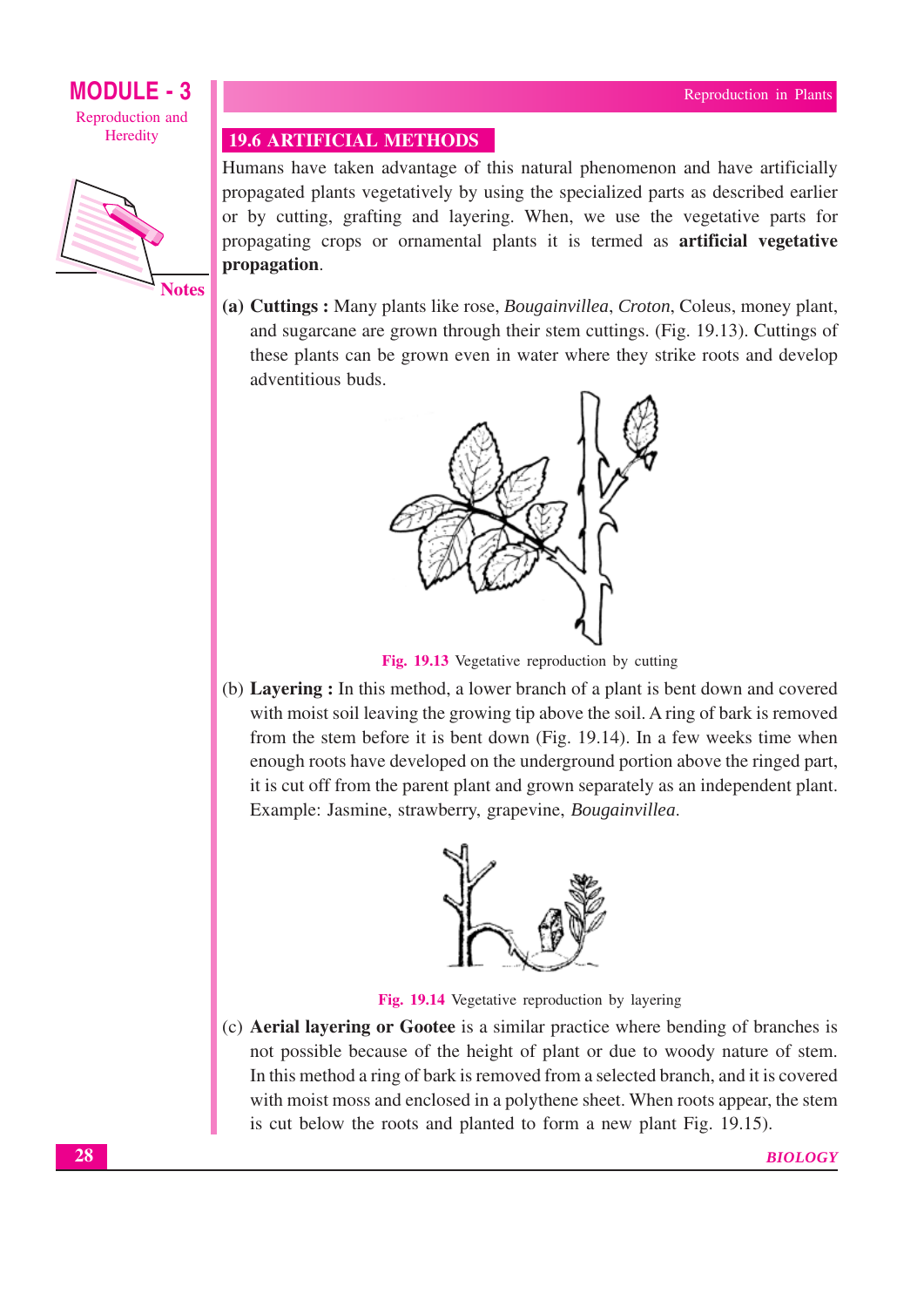

**MODULE - 3** Reproduction and

Heredity



Fig. 19.15 Vegetative reproduction by gootee

(d) Grafting : It is especially important for propagation of seedless varieties of plants. It consists of inserting a small branch into a rooted plant. The rooted plant, taken as a stock is resistant to diseases and is physically sturdy. In this stock a branch is inserted which is known as scion or graft. This scion or graft is the stem cutting from the desired plant. Usually the grafted end of stock and scion fit well with each other and are bound firmly with tape or rubber-band until their tissues unite and vascular continuity is established. Grafting is mostly. practised in dicot plants. Grafting has been found extremely useful in propagating improved varieties of various flowers and fruits like rose, Bougainvillea, Citrus, mango, apple etc. (Fig. 19.16)



Fig. 19.16 (a) The lower part of the stem of scion is cut in a wedge. (b) The shoot of the plant to be used as a stock is cut off. The stem is slit vertically and the scion is inserted into the stock and is tied with a tape (c) the graft union occurs within a short time

#### 19.7 ADVANTAGES AND DISADVANTAGES OF VEGETATIVE **REPRODUCTION**

## **Advantages**

- $(a)$ Rapid means of reproduction and spread.
- (b) Offsprings identical to parent. The desired varieties can thus be preserved genetically for use.
- Food storage organs allow perennation or survival in adverse conditions.  $(c)$

## **BIOLOGY**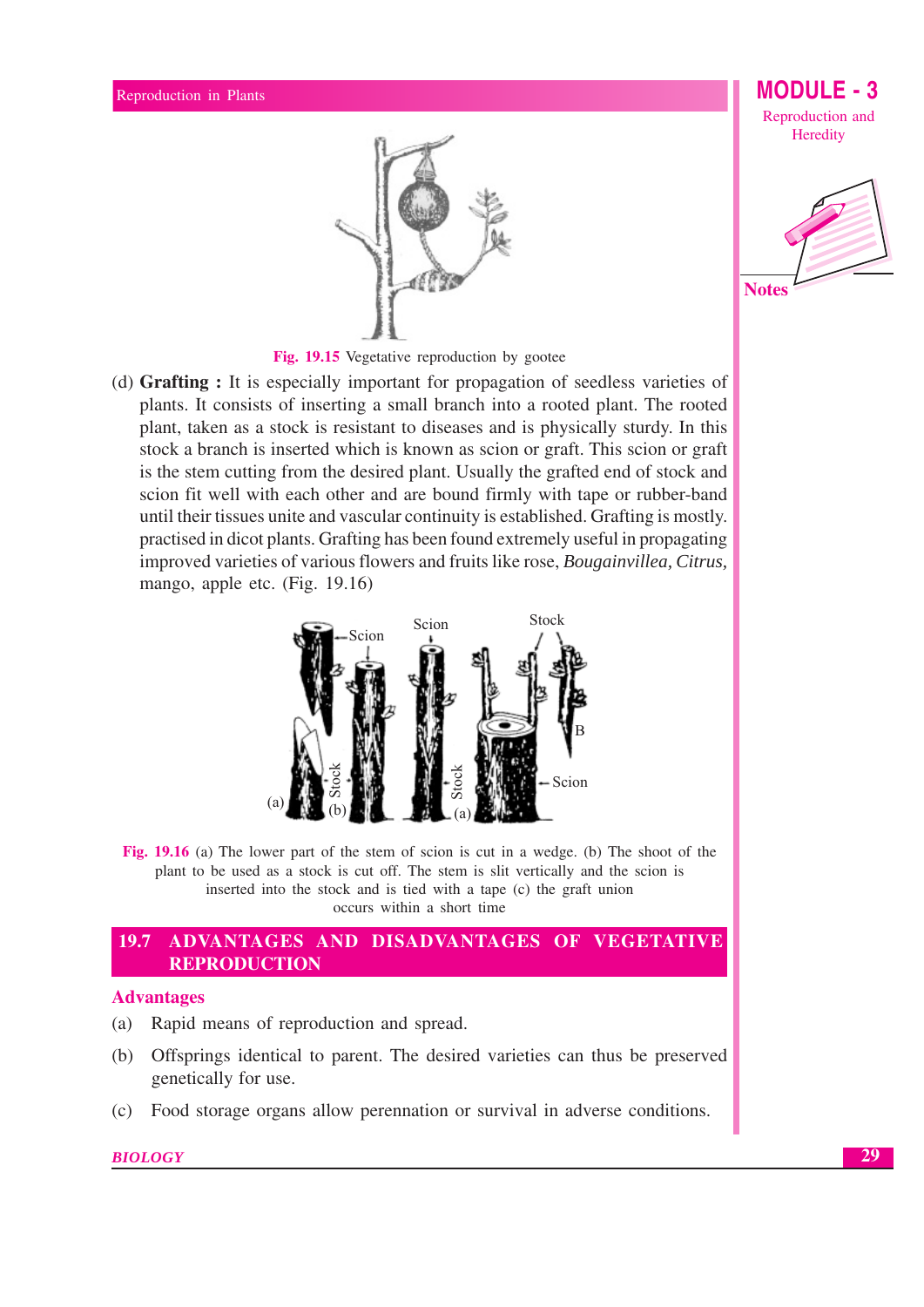## **MODULE - 3** Reproduction and





- Improved varieties of ornamental plants and fruit trees can be multiplied  $(b)$ easily.
- (e) Vegetative propagation is a quicker, easier and a less expensive method of multiplying plants.

## **Disadvantages**

- $(a)$ Overcrowding and competition for space unless separated artificially.
- $(b)$ New varieties cannot be produced by this method except by mutation.
- (c) Diseases typical of the species are rapidly transmitted and can be detrimental to a crop.

## **INTEXT QUESTIONS 19.9**

- What are the various methods which man uses for propagating plants artificially?  $1<sup>1</sup>$
- 
- 2. Name at least four specialised plant parts which help in vegetative , propagation.
- 3. Write one advantage of vegetative reproduction.

## 

## **19.8 THE MICROPROPAGATION**

The technique of plant tissues culture is utilised for propagation of plants. The process is explained below with the help of diagrams.

A small piece of tissue, organ or even a single cell is taken from a plant and is transferred to a sterilized container with nutrient medium in a septic conditions. The tissue grows very-very fast into an unorganised mass, called **callus**. The callus can be maintained and multiplied for an indefinite period. When small portions of the tissue are transferred to another specialised medium with hormones, it induces differentiation and plantlets (little plants) are formed.

The plantlets can be transplanted into pots and or soil by a gradual process and are grown to mature plants.



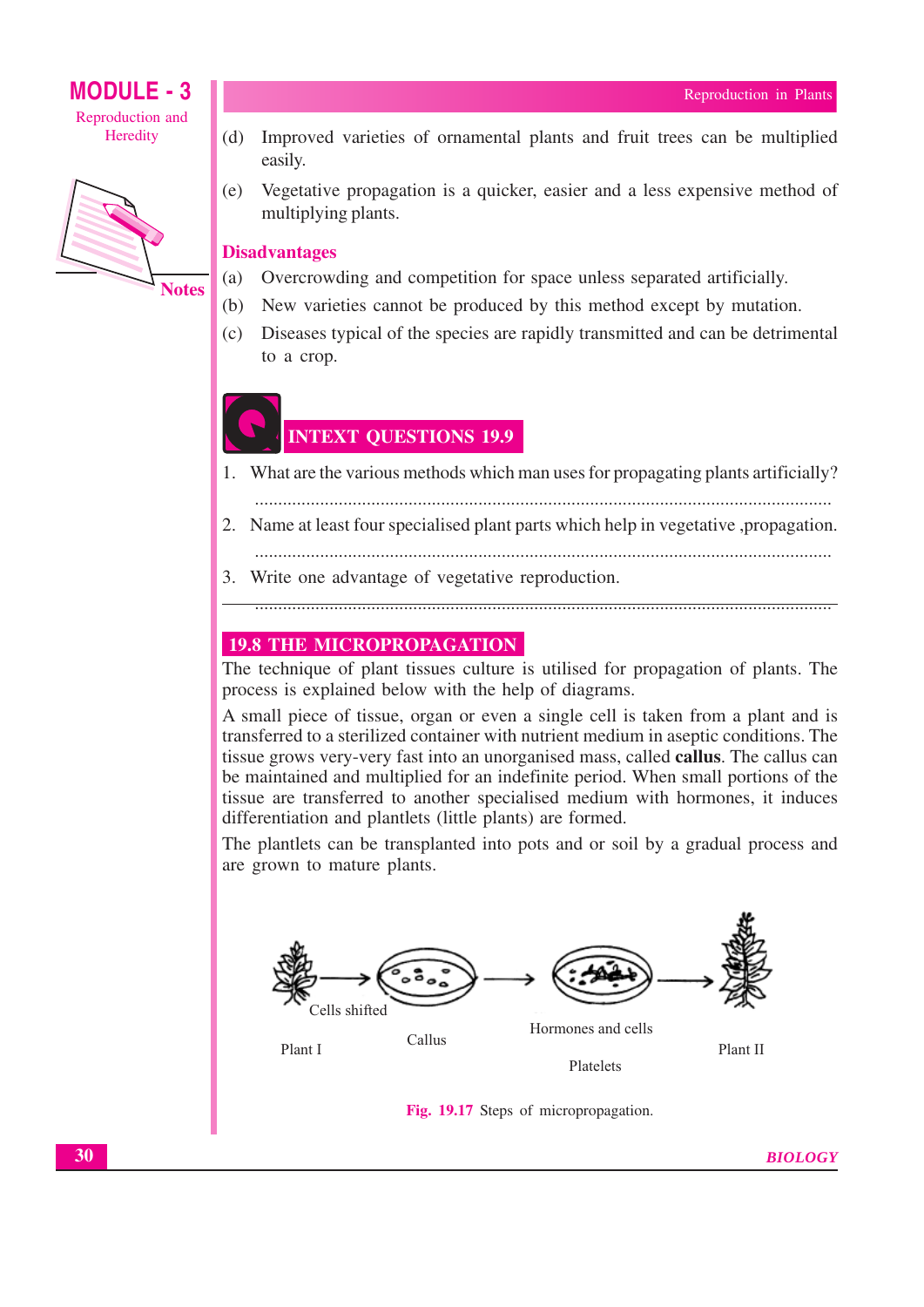## 19.8.1 Advantages of micropropagation

By this method an indefinite number of identical plants can be obtained vegetatively starting from a small amount of parent tissue.

In orchids, carnations, *Chrysanthemum* and *Asparagus*, micropropagation is being successfully tried in some parts of our country.



## **INTEXT QUESTIONS 19.10**

1. Give two examples each of plants which are propagated by the following methods:

(a) Cutting  $(i)$  $(ii)$ (b) Layering  $(c)$  Grafting  $(i)$  $(ii)$ 2. Name the artificial means of vegetative propagation commonly used in the laboratory. 3. Give two examples of plants which are propagated by micropropagation technique. 



## **WHAT YOU HAVE LEARNT**

- *Chlamydomonas* reproduces asexually by zoospores and sexually by isogamy, anisogamy and orgamy.
- Spirogyra reproduces by vegetative fragmentation, and sexually, by lateral conjugation and scalariform conjugation.
- In angiosperms flowers are the organs of sexual reproduction.
- Temperature and light are two main factors which influence flowering.
- Stamens and carpels are the male and female reproductive organs, respectively.
- Male gametes are produced in pollen grains, formed inside the anther, and pollen grains, are regarded as the male gametophytes in flowering plants.
- Female gamete is produced in the embryo sac in the nucellus of the ovule.

**BIOLOGY** 

MODU Reproduction and Heredity

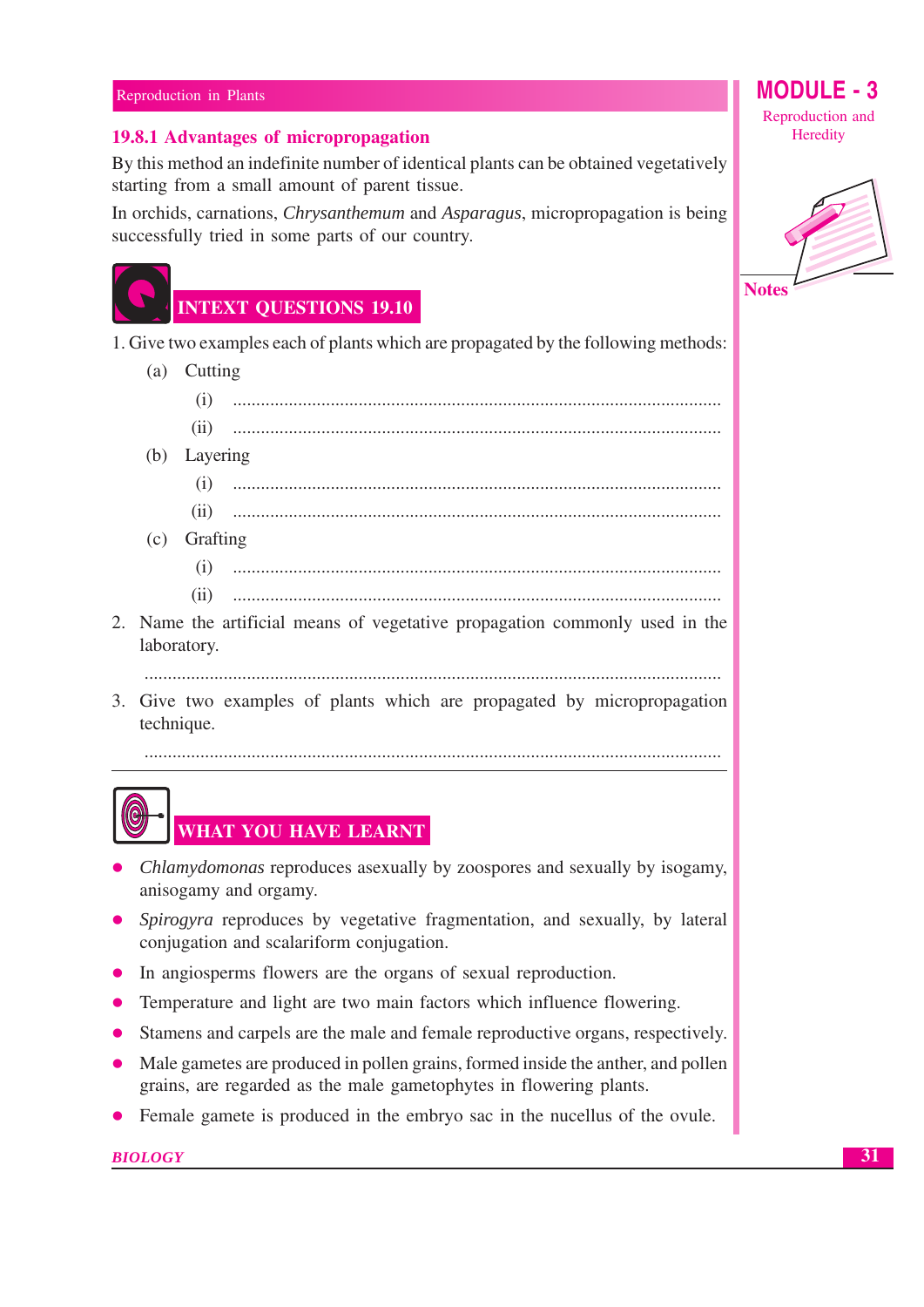## **MODULE - 3** Reproduction and

Heredity

 $\bullet$ 



- The mature embryo sac is the female gametophyte of flowering plants, having 3-celled egg apparatus, three antipodal cells and a secondary cell having diploid secondary nucleus.
- Egg cell fuses with one of the male gametes received from pollen grains. Secondary nucleus fuses with the other male gamete. Occurrence of two such fusions is called two flowers borne on the same plant or on two **double** fertilisation.
- Pollination is the transference of the pollen grains from anther to stigma. It may be in the same bisexual flower of a plant (self pollination) or in different plants (cross-pollination).

Wind, water, insects and animals are agencies of cross pollination.

- Wind pollinated flowers have light pollen grains or winged pollegrains and the stigma is usually large, hairy and projecting out of the flowers.
- Insect pollinated flowers are usually large, brightly coloured, scented and with nectar.
- Most plants have devices to favour cross pollination.
- The zygote develops to produce an embryo.
- The embryo is present in the ovule which later becomes seed and fertilized ovary on maturity becomes fruit.
- Development of fruit without fertilisation is called parthenocarpy.
- Ripening of fruit involves chemical changes in the stored food and pigments of the fruit wall.
- Vegetative reproduction is the production of new plants from plant parts other than flower and seeds.
- Specialised plant parts which bring about vegetative reproduction are as follows
	- (a) Roots tuberous root of Dahlia
	- (b) Stems runners and suckers near ground surface, rhizomes, tubers, corm and bulb are underground parts.
	- (c) Leaves adventitious buds in leaf notches as in *Bryophyllum*.
	- (d) Bulbils Modified buds in the inflorescence of pineapple called bulbils are also used for vegetative propagation.
- All the above kinds of parts have been used by man in agriculture and horticulture as artificial methods of vegetative propagation.
- Micropropagation by tissue culture enables production of little plants on a large scale.
- Vegetative reproduction is rapid, easy and cheap. The plants produced are genetically identical to the parent plant.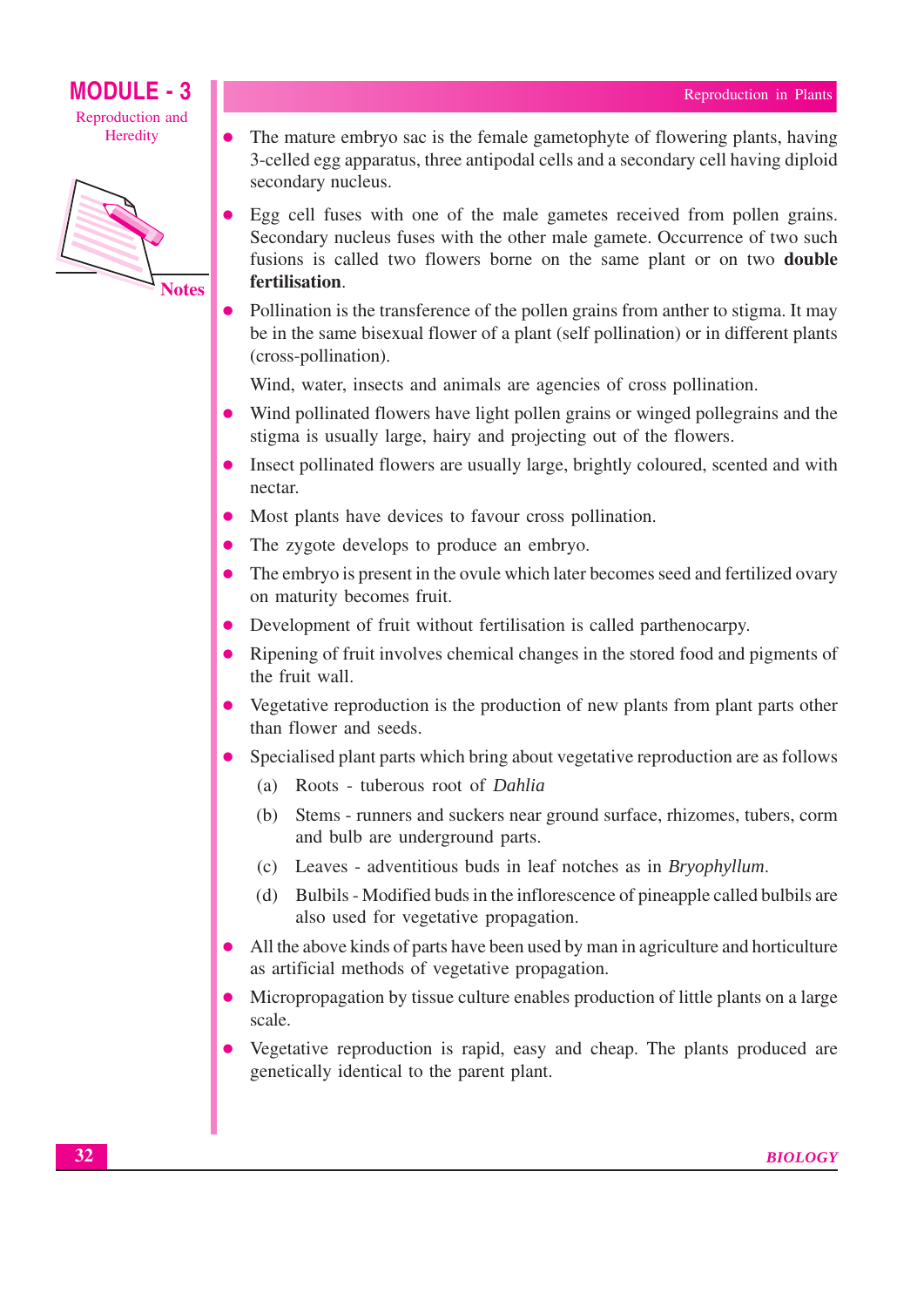- 1. Explain the term isogamy taking *Chlamydomonas* as an example.
- 2. Describe scalariform conjugation in Spirogyra.

**TERMINAL EXERCISES** 

- 3. Differentiate between annuals, biennials and perennial plants.
- 4. Give significance of pollination.
- 5. Draw a labelled sketch of a mature ovule.
- 6. Give a labelled diagram of a mature pollen grain.
- 7. Mention important characteristics in Anemophilous and Hydrophilous plants.
- 8. Give the significance of fertilisation.
- 9. Mention the changes that take place when the fruit ripens.
- 10. Define the following terms:
	- $(a)$  Corm (b) Scion
	- $(c)$  Callus (d) Micropropagation
	- (e) Vegetative reproduction
- 11. In what ways do plants reproduce vegetatively without human assistance?

12. In what ways do plants reproduce vegetatively with human assistance?

- 13. Define and give an example of each of the following:
	- (a) Rhizome (b) Stolon (c) Cutting
	- (d) Lavering (e) Grafting
- 14. What are the advantages and disadvantages of vegetative reproduction?
- 15. In what way is vegetative reproduction simple ?
- 16. Write short notes on
	- $(a)$  Runner (b) Sucker  $(c)$  Bulb  $(d)$  Tuber
- 17. In brief describe the various steps of micropropagation.
- 19. What is the significance of micropropagation?
- 19. If a branch of dasehri mango is grafted on a tree producing desi mango. What type of mangoes will be produced on the grafted branch and on other branches of the tree?

# **ANSWERS TO INTEX]T QUESTIONS**

- 1. The process by which living organisms produce their offsprings for the 19.1 continuity of the species.
	- 2. Offsprings reproduce from a vegetative unit produced by a parent without fusion of gamete. In case of sexual reproduction fusion of male and female reproductive cells produced in male and female reproductive organs, is required.



**MODULE - 3** 

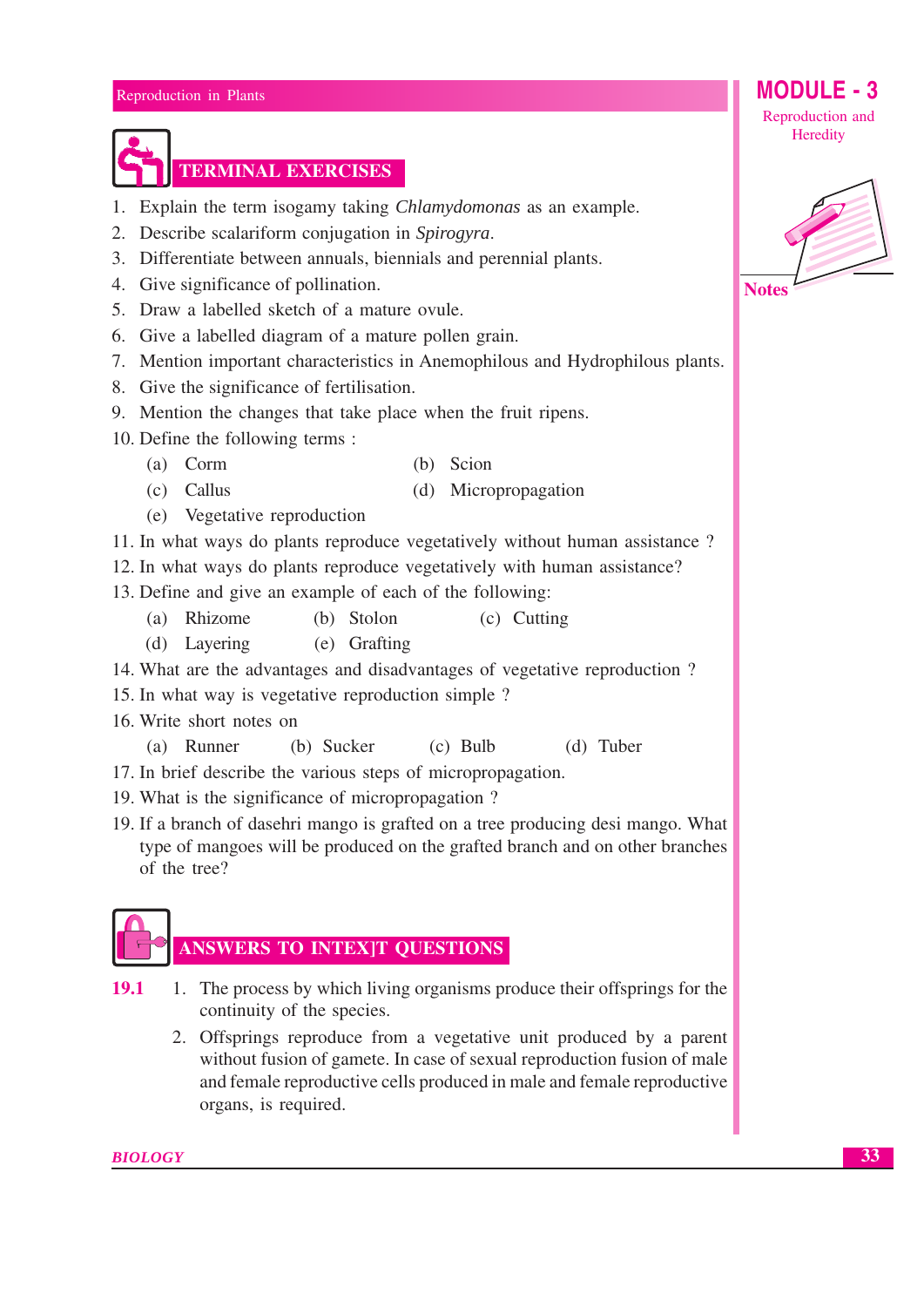

3. Male and female reproductive cells are known as gametes.

- 4. Fission, budding, fragmentation.
- $5. b$

19.2

- 1. Male and female gametes are identical in structure.
	- 2. Zygote
	- 3. Asexual reproduction
	- 4. Anisogamy C. braunii; Oogamy C.oogamum and C. coccifera
	- 5. A flagellate thin-walled as exual reproductive unit is called zoospore. If a zoospore loses flagella and becomes, non motile, it is called aplanospore.

#### 19.3 1. Fragmentation

- 2. Scalariform Conjugation.
- 3. Diploid nucleus in zygote on return of favourable conditions.
- 4. Only one filament is involved in lateral conjugation
- 19.4 1. Annual - Plants which produce flowers and seeds and die within one season.

Biennial - Plants which complete their life cycle in two seasons. In First season they are in vegetative state and in second season, they reproduce and die.

Perennial - Plants which live for several years. For first few years they are in vegetative state and later, they flower and produce fruits and seeds every year.

- 2. Temperature, light day length
- 3. Cannabis or Cucumis
- 4. Stamens and carpels
- 19.5 (i) Tapetum
	- (ii) Pollen sac
	- (iii) Exine and intine
	- (iv) Nucellus and integuments
- 19.6 1. Transfer of pollen grains from anther to stigma of a flower.
	- 2. (i) Cleistogamy
		- (ii) Dichogamy